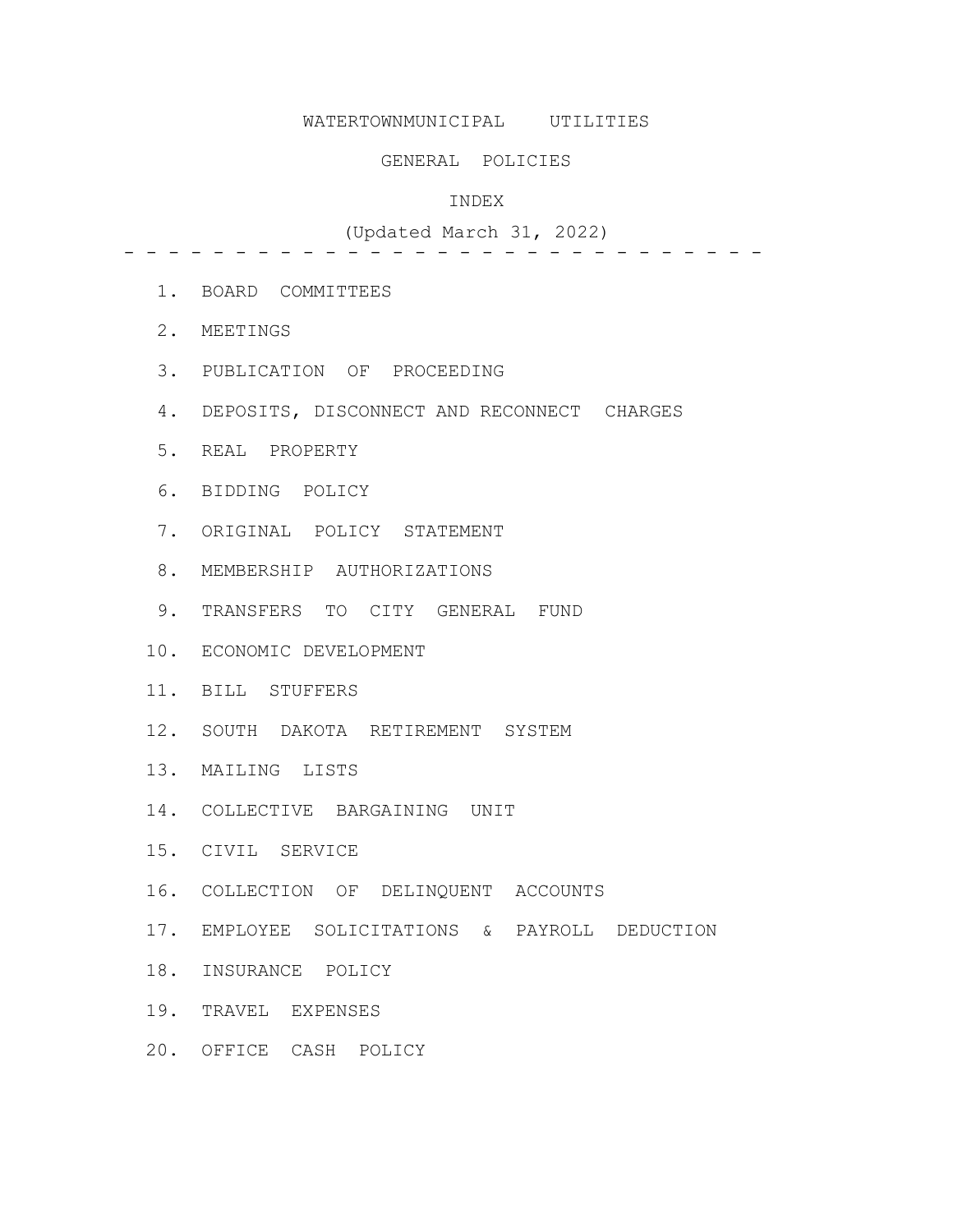# WATERTOWNMUNICIPAL UTILITIES

#### GENERAL POLICIES

#### INDEX CONTINUED

- - - - - - - - - - - - - - - - - - - - - - - - - - - - -

- 21. FEDERAL SURPLUS PROPERTY
- 22. AUTHORIZATION FOR GENERAL MANAGER TO SIGN EASEMENTS AND BOARD APPROVEDDOCUMENTS
- 23. BUDGET BILLING AND AUTOMATIC BANK PAYMENTS
- 24. UTILITY DEPOSIT REFUND ACCOUNT
- 25. RATES AND PENALTIES
- 26. AMERICANS WITH DISABILITIES ACT
- 27. FSA 125 ACCOUNT
- 28. FIXED ASSETS
- 29. STREET OPENINGS AND CROSSINGS
- 30. METER OR SERVICE TAMPERING
- 31. MOVING OF FACILITIES
- 32. ACCESS TO METERS AND OTHER FACILITIES
- 33. FAMILY & MEDICAL LEAVE POLICY
- 34. PERFORMANCE APPRAISAL POLICY
- 35. RATE STABILIZATION FUND
- 36. RETURNED CHECK PICKUP ACCOUNT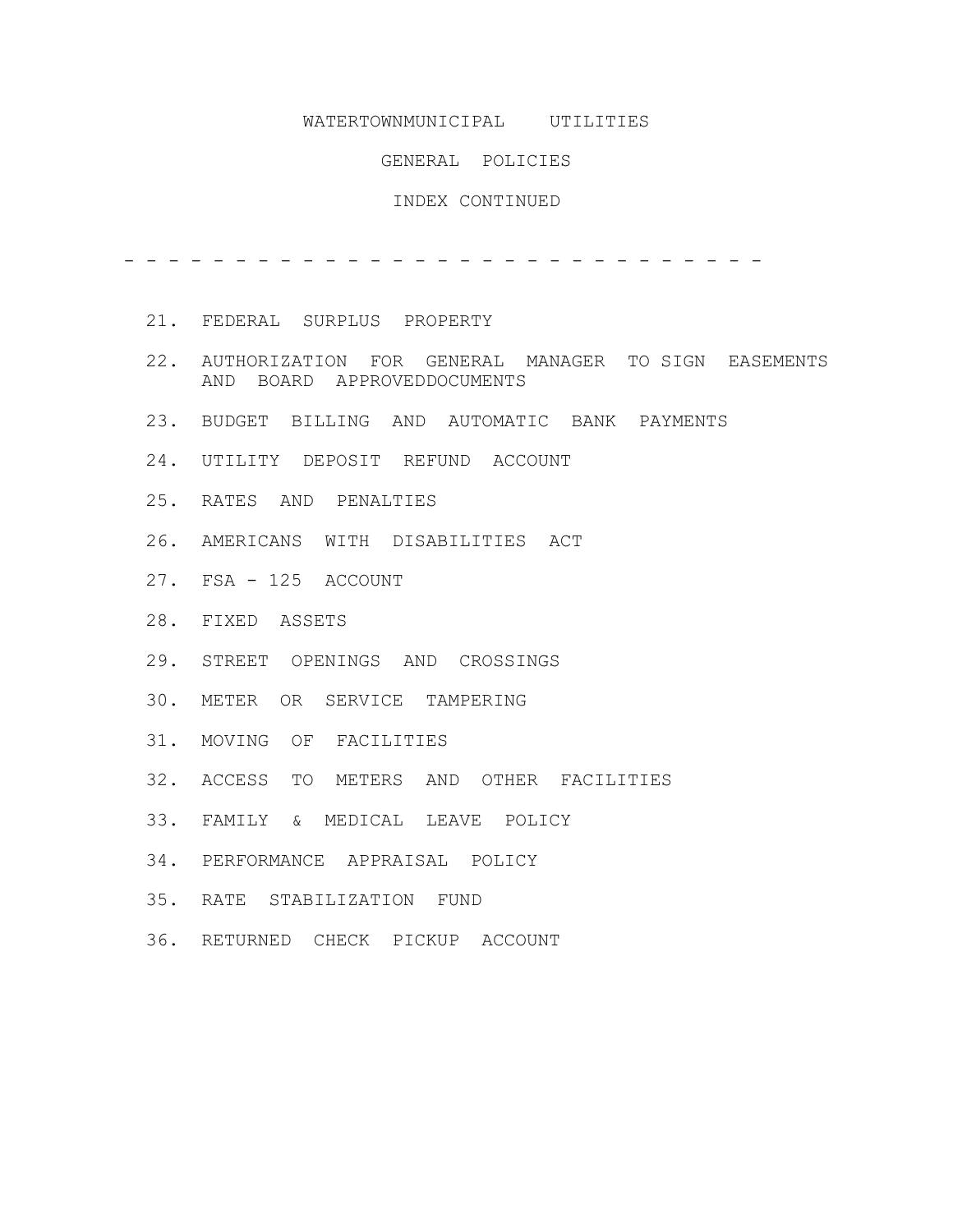# WATERTOWNMUNICIPAL UTILITIES

#### GENERAL POLICIES

# INDEX CONTINUED

- - - - - - - - - - - - - - - - - - - - - - - - - - - - -

- 37. CELLULAR PHONES
- 38. GAS CONTRACTS
- 39. CONFLICT OF INTEREST POLICY
- 40. MUTUAL AID AGREEMENTS
- 41. MUNICIPAL UTILITIES CREDIT CARD
- 42. EMPLOYEE MANUAL
- 43. STORM CONTINGENCY FUND
- 44. REMOTE METER READING DEVICES
- 45. UTILITY BILL PAYMENTS BY CUSTOMER'S CREDIT CARD
- 46. TRANSFERS OF CERTAIN UNPAID AND/OR DELINQUENT UTILITY ACCOUNTS
- 47. MINIMUM CASH RESERVE POLICY
- 48. ASSET DISPOSAL POLICY

#### 49. ATTACHMENTS

- SOUTH DAKOTA BID BOOKLET
- WATERTOWN MUNICIPAL UTILITIES RATE SCHEDULE
- CITY STREET LIGHT BILLING RATE SCHEDULE
- EQUIPMENT AND SERVICE RATE SCHEDULE
- SCHEDULE OF FEES
- ORIGINAL ORDINANCE CREATING MUNICIPAL UTILITIES DEPARTMENT
- ORIGINAL POLICY STATEMENT
- CURRENT MUNICIPAL UTILITIES ORDINANCES TITLE 20 OF WATERTOWN CITY ORDINANCES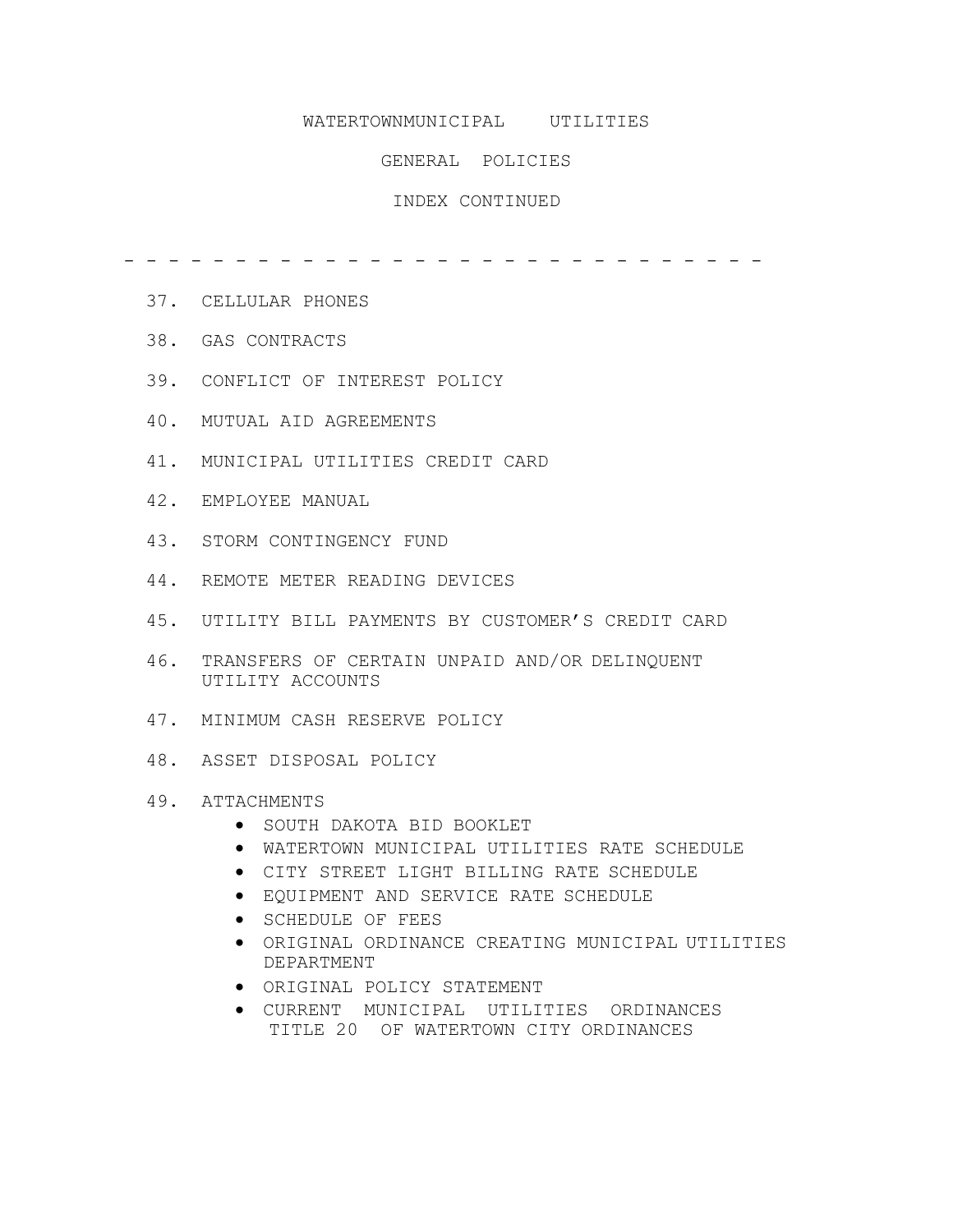### WATERTOWN MUNICIPAL UTILITIES

# BOARD POLICIES

- - - - - - - - - - - - - - - - - - - - - - - - - - - - - - -

#### 1. BOARD COMMITTEES (5888)

- 1.1 The following are designated as the standing committees for the Municipal Utilities Board:
	- a) Rates and Transfers (2 members)
	- b) Wages and Personnel (2 members)
	- c) Production and Distribution (2 members)
	- d) Buildings and Equipment (2 members)
	- e) Inventory Control (2 members)
	- f) Finance (Board as a whole)
- 1.2 An assigned member of a committee may designate an alternate Board Member to be their representative at a Committee Meeting if the assigned member is unable to attend.

#### 2. MEETINGS (16-6149)

- 2.1 Special meetings may be called by the President of the Municipal Utilities Board at any time upon 24 hours notice.
- 2.1 A majority of the Board members shall constitute a quorum for the transaction of business; and a member shall be deemed present at a meeting if, upon the taking of the roll, they appear in person or participate in the meeting telephonically or other electronic means approved by the Board. A quorum may be established by any combination of members present, in person or participating telephonically or by other electronic means.

#### 3. PUBLICATION OF PROCEEDINGS (37-124-157-686-3772)

- 3.1 All minutes and other proceedings of Municipal Utilities Board meetings shall be published in accordance with state law.
- 3.2 The Watertown Public Opinion is designated as the official newspaper for publication.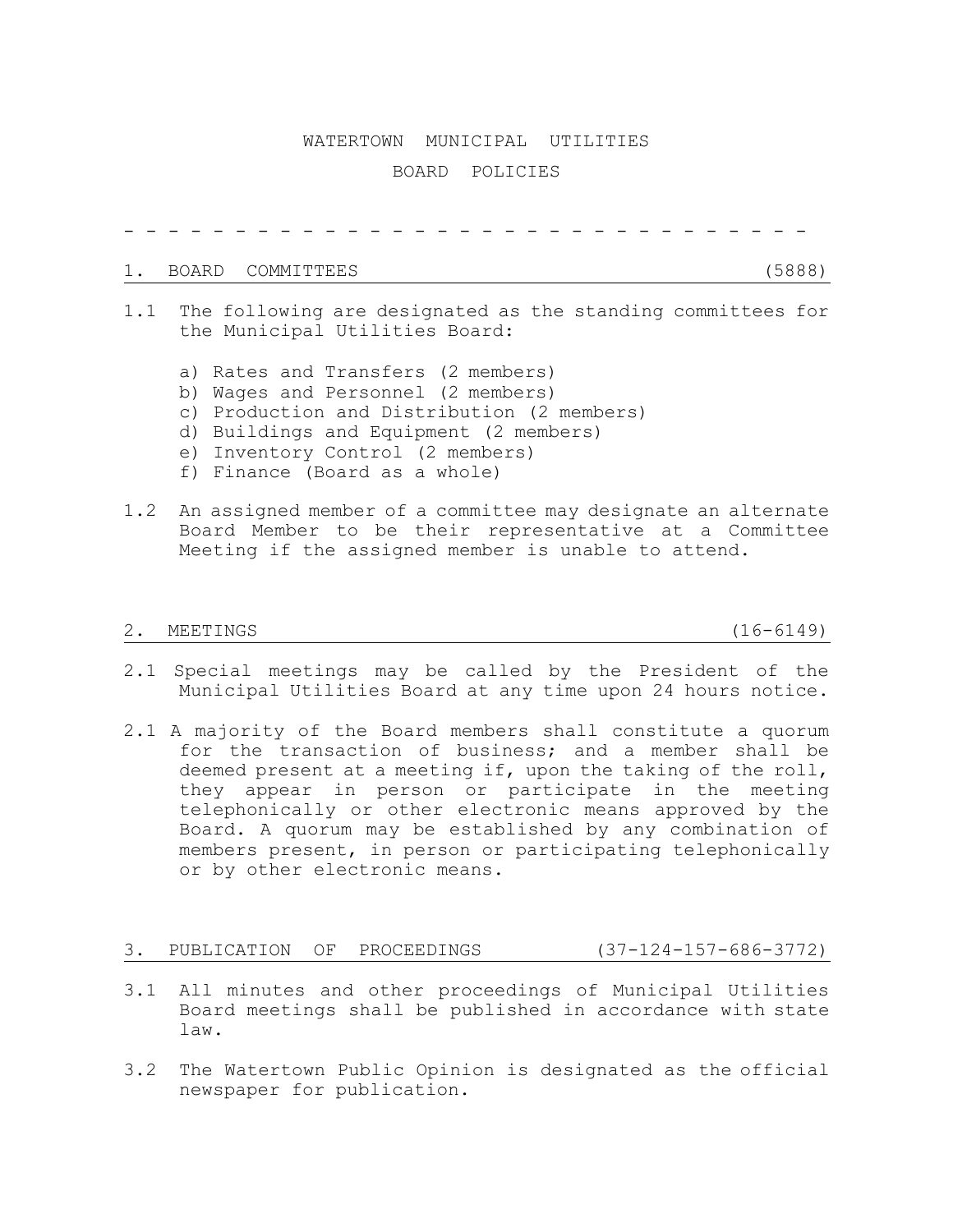# 4. DEPOSITS, DISCONNECT AND RECONNECT CHARGES (68-78-87- 1945-2712-3983-5695-5888-6335-6465-6595, 6890)

4.1 Amounts are set for deposits, disconnect charges and reconnect charges as shown in the WMU - Schedule of Fees.

Deposits are refunded after one year of nondelinquent history.

Disconnect charges are per service call. Reconnect charges are per service call.

The disconnect and reconnect charge applies to shutting off or reconnecting a service or services to stop the monthly charge for one or more billing cycles where the owner is temporarily not using the service. The charges for disconnect and reconnect service calls do not apply when the customer moves in or out of different locations.

A charge will be billed to either disconnect or reconnect service when a line crew is required to perform the work.

- 4.2 Commercial and Industrial deposits shall be set at the estimated amount for the highest 60 days of service. Deposits will be refunded after one year of non-delinquent history.
- 4.3 All customers who have not established one year of nondelinquent history will be required to make a deposit, either as a new customer, or as an existing customer with an additional location.
- 4.4 Commercial and Industrial customers may submit a one year bond in lieu of a deposit.
- 4.5 Notwithstanding any other contrary provision or policy, the General Manager, or his designee may, upon learning any commercial, industrial or business intends to cease operations within Watertown, require sufficient security deposit to ensure payment. In lieu of requiring a security deposit, the General Manager, or his designee, may require the customer to pay for utility services in advance of receiving them. Any such pre-payment will be in an amount equal to the customer's average monthly bill during the last twelve (12) month rolling period and up to three (3) months of pre-payment may be required. In the event the General Manager elects to require additional security, he shall notify the account holder of that decision in writing via first-class mail to the same address where the account is located. Such notification will advise the account holder they have the right to file a written notice of appeal with the General Manager within seven (7) days of the date of the written notice. In the event a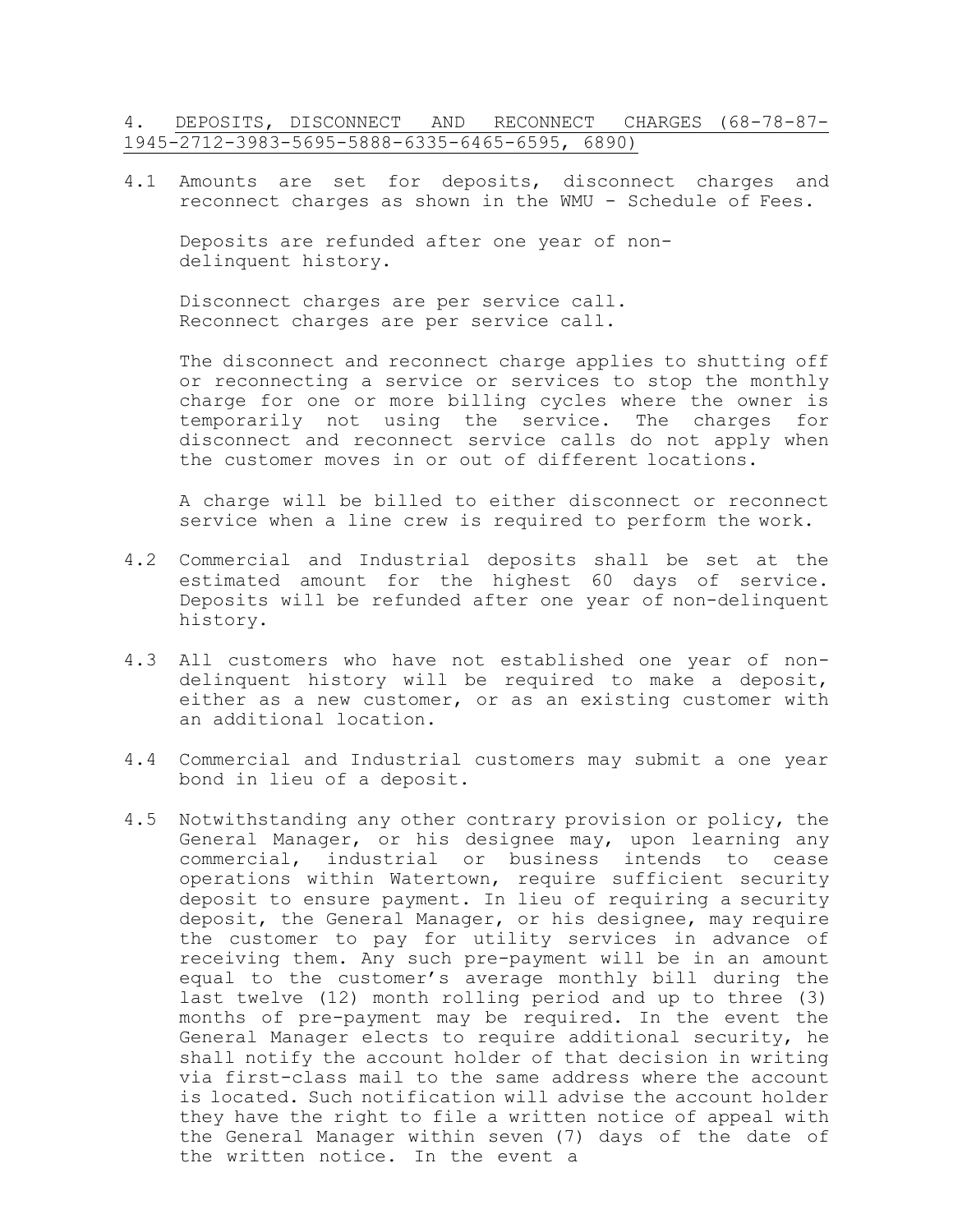notice of appeal is filed, a hearing will be held by the Rates and Transfers Committee of the Municipal Utility Board within seven (7) days of the receipt of the notice of appeal. All decisions of the Rates and Transfers Committee are final with no right of appeal therefrom. In the event no notice of appeal is filed by account holder, the General Manager shall require the deposit or prepayment be provided within ten (10) days from the date of the original notice. Failure of any account holder to provide the required deposit or prepayment may result in the interruption or termination of service.

- 4.6 Contractor cash deposits may be required in an amount to be determined by the General Manager or his designee. Deposits will be refunded to the Contractor after the return of all temporary meters supplied to the Contractor and payment in full for all utility service rendered at the construction site.
- 4.7 Contractors may submit a Contractor Payment Bond in lieu of a cash deposit in an amount to be determined by the General Manager or his designee. A Payment Bond will be cancelled only upon return of all temporary meters supplied to the Contractor and payment in full for all utility service rendered at the construction site.
- 4.8 Hydrant meter rental deposit will be required for all meters as shown in the WMU - Schedule of Fees. Deposits will be refunded after the return of all temporary meters supplied, payment in full for all utility service rendered and if applicable any damages to the meter.

#### 5. REAL PROPERTY (71)

5.1 Real property acquired and held for use by the Watertown Municipal Utilities shall be held in the name of the City of Watertown.

# 6. BIDDING POLICY (138-4187-7334)

- 6.1 The Municipal Utilities Board shall conduct all bidding and contract award in accordance with state law. A current copy of the South Dakota Local Government Guide for Acquisitions, Disposals, and Exchanges is included with these policies.
- 6.2 In accordance with state law, the Watertown Municipal Utilities may purchase fuel, asphalt, gravel, rock, dirt etc.,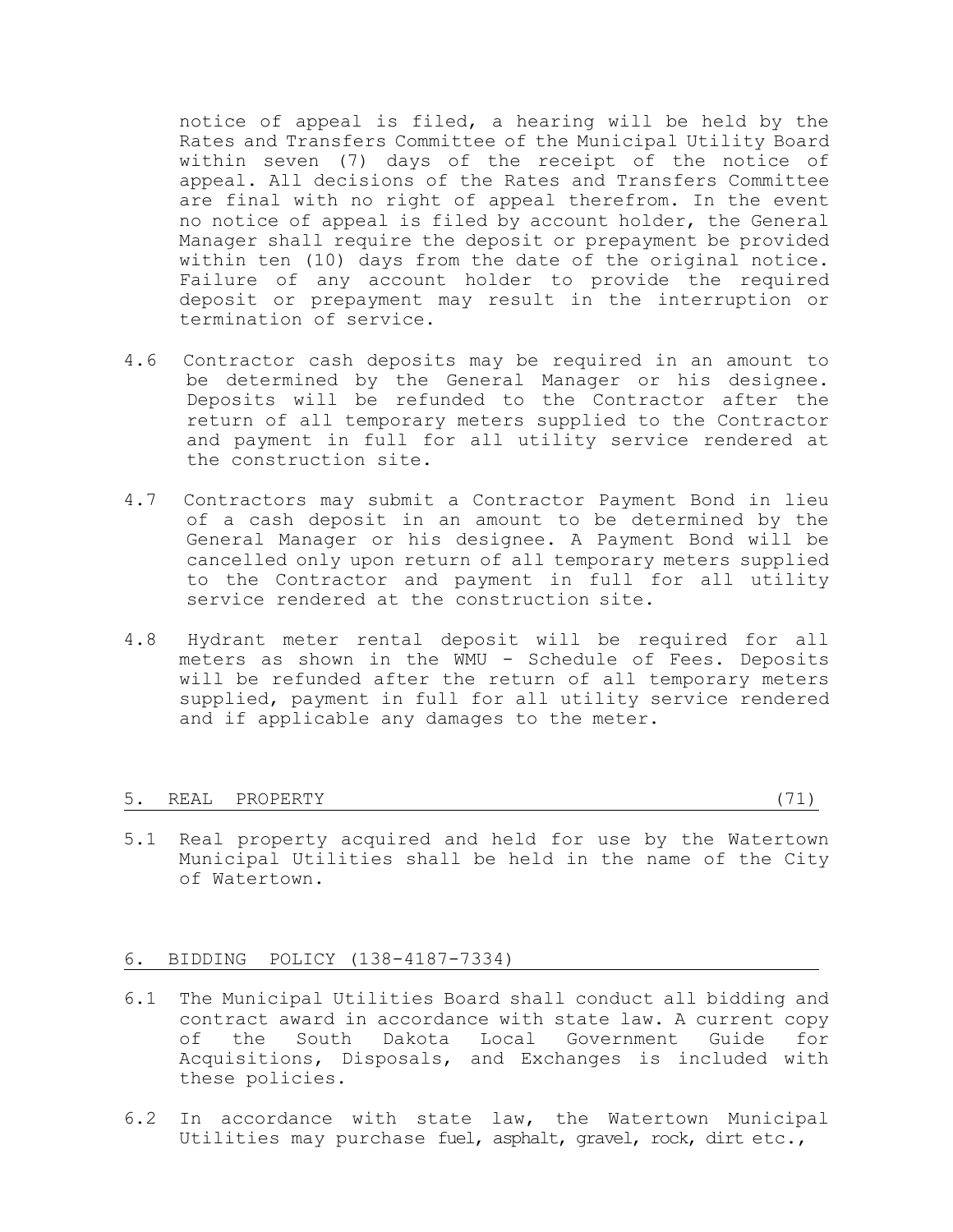needed at the price obtained by the City of Watertown pursuant to bids which the City accepted for such supplies.

6.3 In reference to repairs of equipment for which the estimated price is greater than \$10,000, the Watertown Municipal Utilities shall obtain a written quote from the service provider. If the dollar value on the written quote is acceptable to the Department Manager, then a Purchase Order shall be written and sent to the appropriate service provider, before the work begins.

|  | ORIGINAL POLICY STATEMENT |  |
|--|---------------------------|--|
|  |                           |  |

This section has been moved in its entirety to be an attachment to Item 49

# 8. MEMBERSHIP AUTHORIZATIONS (424-457-1661-1665-1669-1763- 1785-2237-2578-2579-3459-4778-5695)

- 8.1 The Municipal Utilities Board authorizes membership in the following industry and supply organizations:
	- a) American Water Works Association b) Midwest Energy Association c) Missouri River Energy Services d) American Public Power Association e) South Dakota Municipal Power Agency f) South Dakota Municipal League g) South Dakota Municipal Electric Association h) South Dakota One Call System i) South Dakota Safety Council j) National Safety Council k) Midwest Region Gas Task Force Association l) Minnesota Municipal Utilities Association m) American Public Gas Association n) Watertown Area Chamber of Commerce

# 9. TRANSFERS TO CITY GENERAL FUND (492-860-934-2517-3896- 4202-4319-4869-5525-5683-5785-6099-6335)

9.1 The Watertown Municipal Utilities contributes an annual amount to the City of Watertown's general fund. This amount is a flat amount and is negotiated annually between the City of Watertown and the Municipal Utilities Board.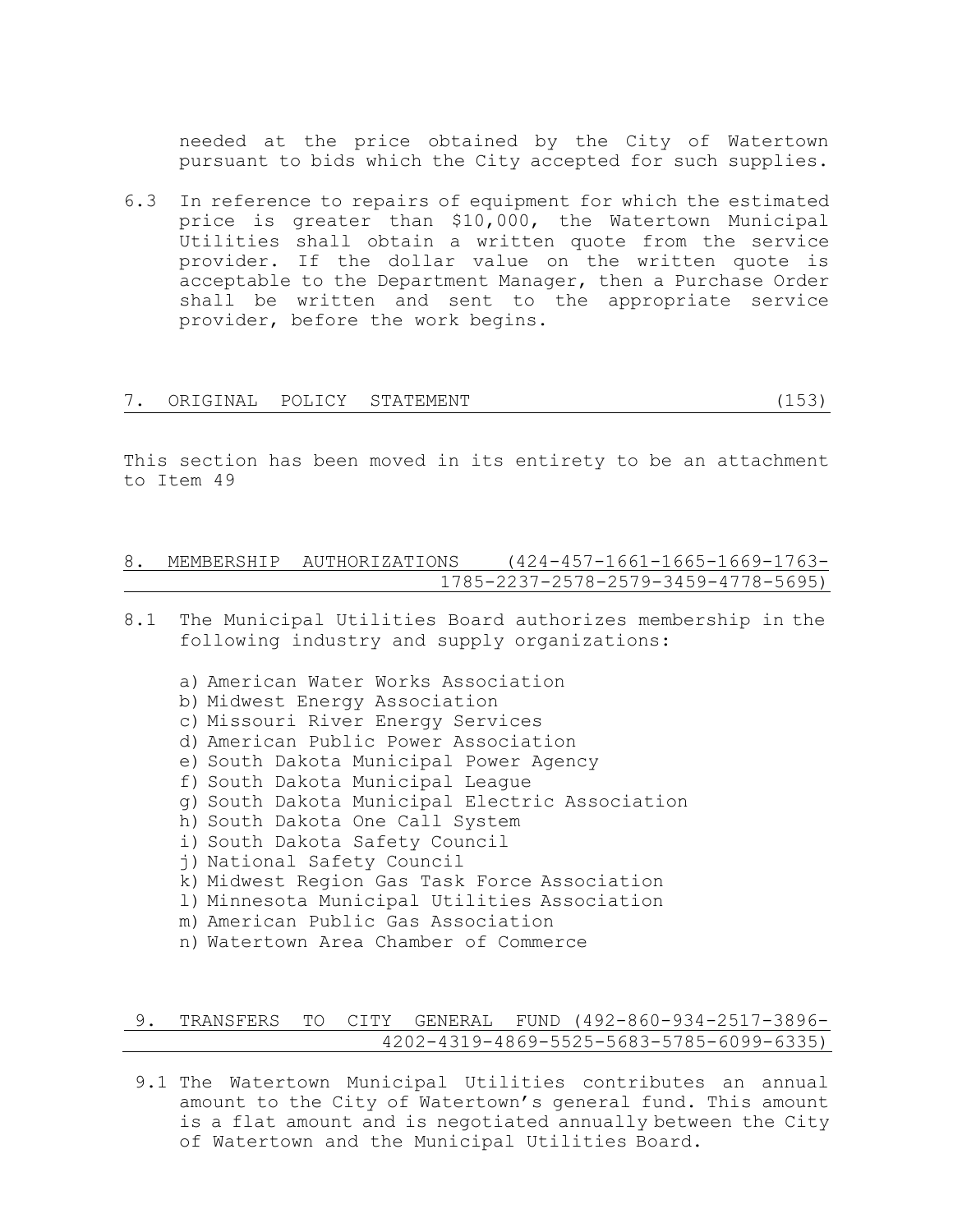- 10. ECONOMIC DEVELOPMENT (588-593-1090-1095-1111-1250-1258-1402 -4303-5001-5583-6335-7334)
- 10.1 The Watertown Municipal Utilities shall participate in Watertown Development Company and shall help fund the program at the rate of \$8,690 monthly plus \$60,000 annually.

#### 11. BILL STUFFERS (788)

11.1 It is the policy of the Watertown Municipal Utilities not to include any bill stuffers, advertising, or other promotional material provided by a private business to be sent out with utility billings. At the discretion of the General Manager, bill stuffers from units of government, school districts, or similar agencies may be allowed as long as there is no additional cost to the Watertown Municipal Utilities.

# 12. SOUTH DAKOTA RETIREMENT SYSTEM (956)

12.1 Membership in the South Dakota Retirement System is authorized by the Municipal Utilities Board.

#### 13. MAILING LISTS (960-3448-5695)

- 13.1 The Watertown Municipal Utilities shall not provide or sell mailing lists of its customers to any person or organization.
- 13.2 No information will be given out on any customer or their account, unless requested by law enforcement, unless required by law, or with the written permission of the customer.

# 14. COLLECTIVE BARGAINING UNIT (1381-1390-1404-1408-1409- 1410-1525-1664-1786)

14.1 The International Brotherhood of Electrical Workers (IBEW) Local No. 426 is recognized as the bargaining unit for Watertown Municipal Utilities Operating and Clerical employees.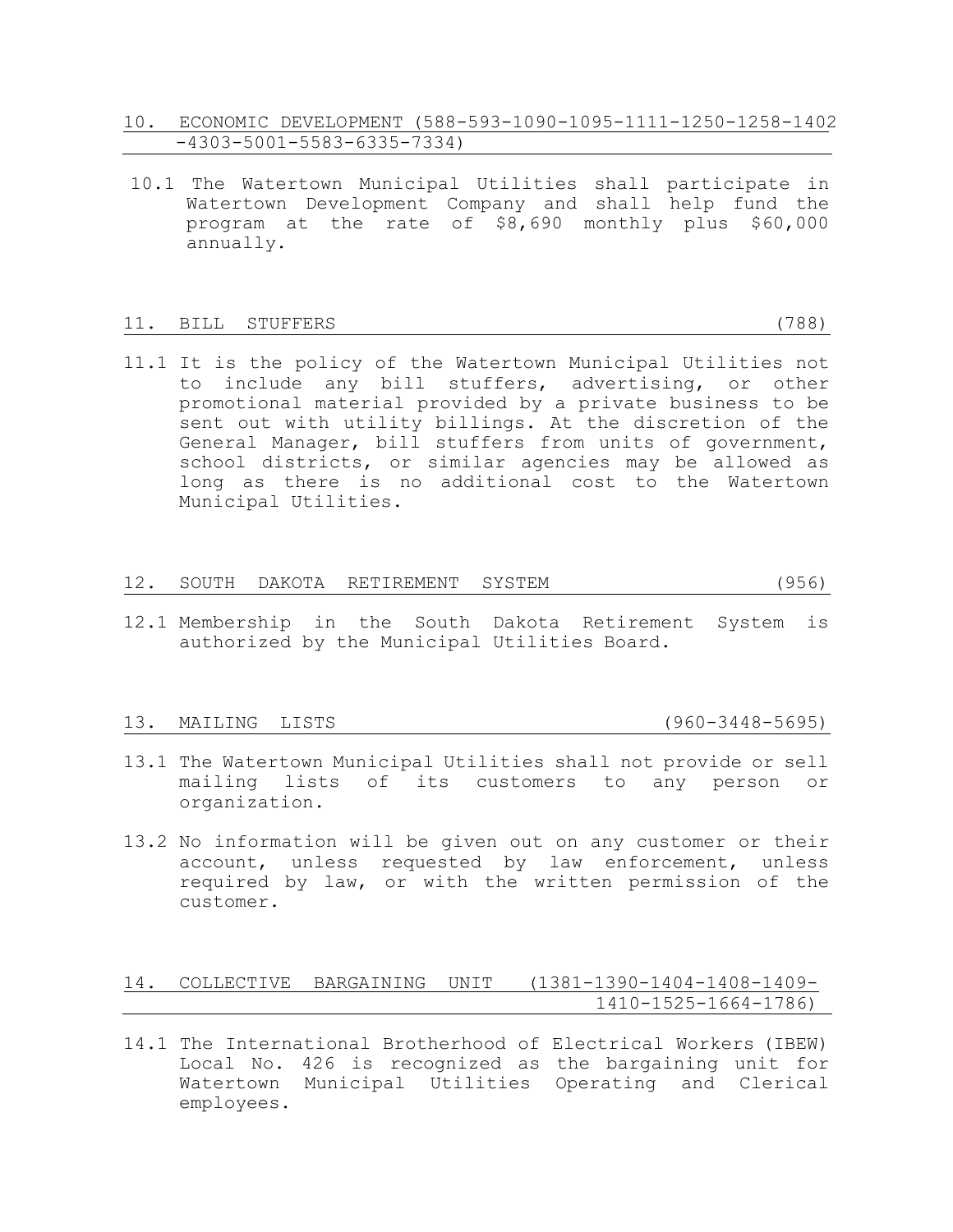15.1 Employment of Watertown Municipal Utilities personnel is exempt from City Civil Service.

# 16. COLLECTIONS OF DELINQUENT ACCOUNTS (1429-2099-2809-3193- 3268-3273-5139-5584-6335)

- 16.1 The Watertown Municipal Utilities shall fairly and without discrimination administer a policy for payment of utility services. The following shall be the guidelines used:
	- a) In accordance with City Ordinance 20.0113, any delinquent account must be paid before a customer is reconnected at a new location. This policy shall apply to all customers both residential and commercial.
	- b) Bills not paid by the 10th of the month shall be assessed a 5% Late Penalty Charge.
	- c) Approximately fifteen (15) days after receipt of utility bill, a disconnect notice will be sent. Notice sent will read as follows:

Our records indicate payment for your utility account has not been received. The amount of the bill plus a late payment charge is shown above. To save time and assure proper credit, please send or bring the top portion of this statement with your remittance. This is the final request for payment. If your bill remains unpaid as of 8:00 AM on the above disconnect date, you will be charged a delinquent service fee, and your service will be disconnected on that date. (Date to be approximately the 28th of current month).

- d)A Delinquent Service Fee shall be charged to any account that remains unpaid as of 8:00 AM on the disconnect date. The fee amount is shown in the WMU - Schedule of Fees.
- 16.2 After an account has been disconnected for at least two business days with no payment, it is finaled out. A final bill is sent to the last known address.
- 16.3 If the account is not paid, then three monthly notices are sent advising that it will be turned over to collections if not paid in full.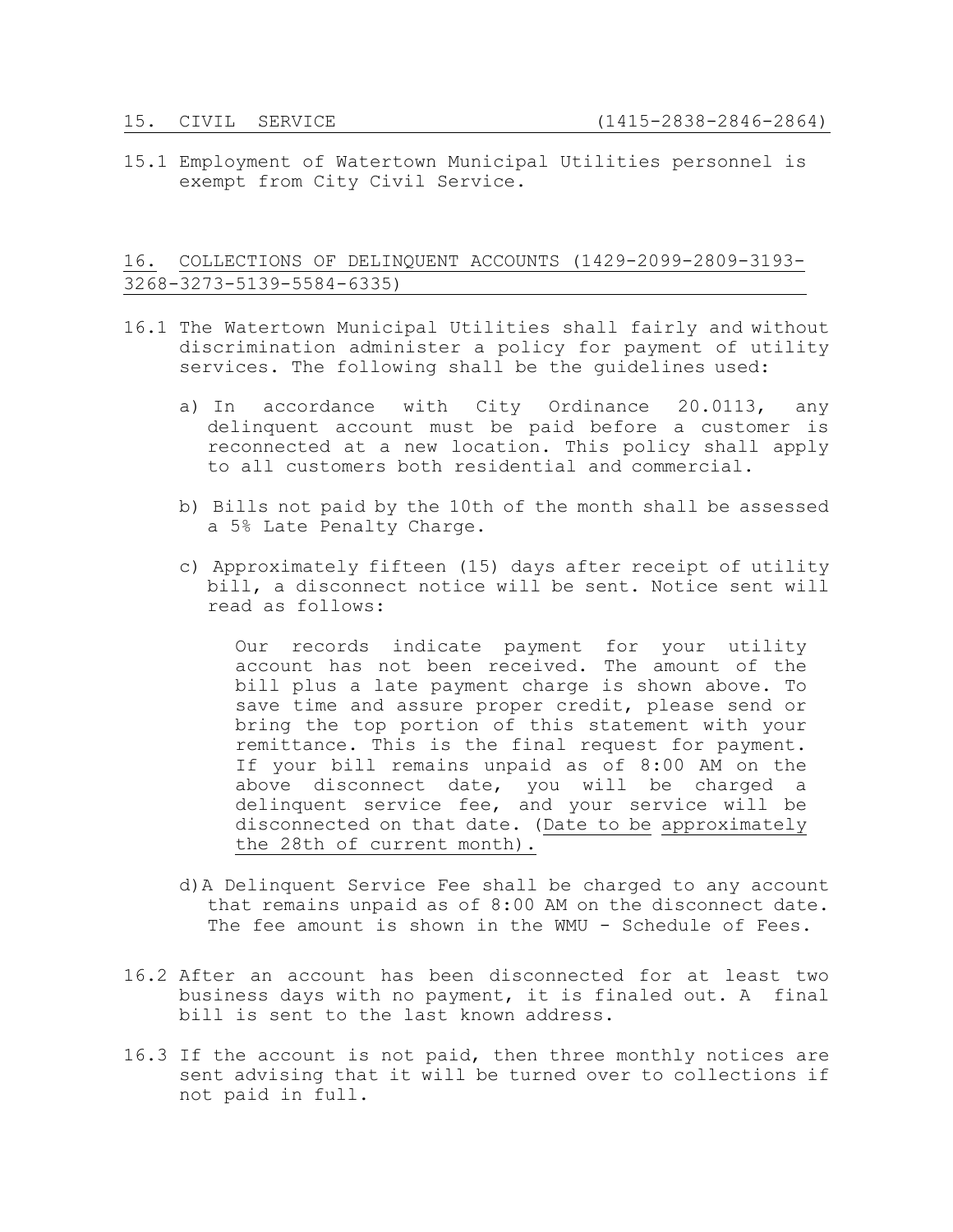- 16.4 After the above notices, unpaid accounts are handled as follows:
	- a) If the customer can be located, the customer may be taken to small claims court regardless of the amount owed. If the customer cannot be located, the account will be turned over to collections.
	- b) Accounts over \$2,000.00 are referred to an attorney representing Watertown Municipal Utilities for collections.
- 16.5 In accordance with recommendation by the State Department of Legislative Audit, after seven years of no activity, all unpaid accounts are removed from Accounts Receivable records by Municipal Utilities Board action.
- 16.6 In accordance with recommendation by the State Department of Legislative Audit, all finaled bankruptcies are removed from Accounts Receivable records by Municipal Utilities Board action.
- 16.7 With the exception of bankruptcies, records of all unpaid accounts are retained and the account is collected before any service can be obtained from the Watertown Municipal Utilities.

# 17. EMPLOYEE SOLICITATIONS & PAYROLL DEDUCTIONS (1585)

17.1 It is the policy of the Municipal Utility Board not to allow employee solicitation during working hours nor approve payroll deduction on any employee solicitations, unless such payroll deduction meets the City of Watertown requirements for same.

# 18. INSURANCE POLICY (1786-4571-4696-5585)

18.1 The Municipal Utilities Board authorizes the purchase of group term life insurance in the amount of \$250,000 each, for the General Manager, Director of Operations and Director of Administration, who travel extensively on utility business and in connection with service on committees not directly related to Utility functions but in which the Watertown Utilities Department has an interest.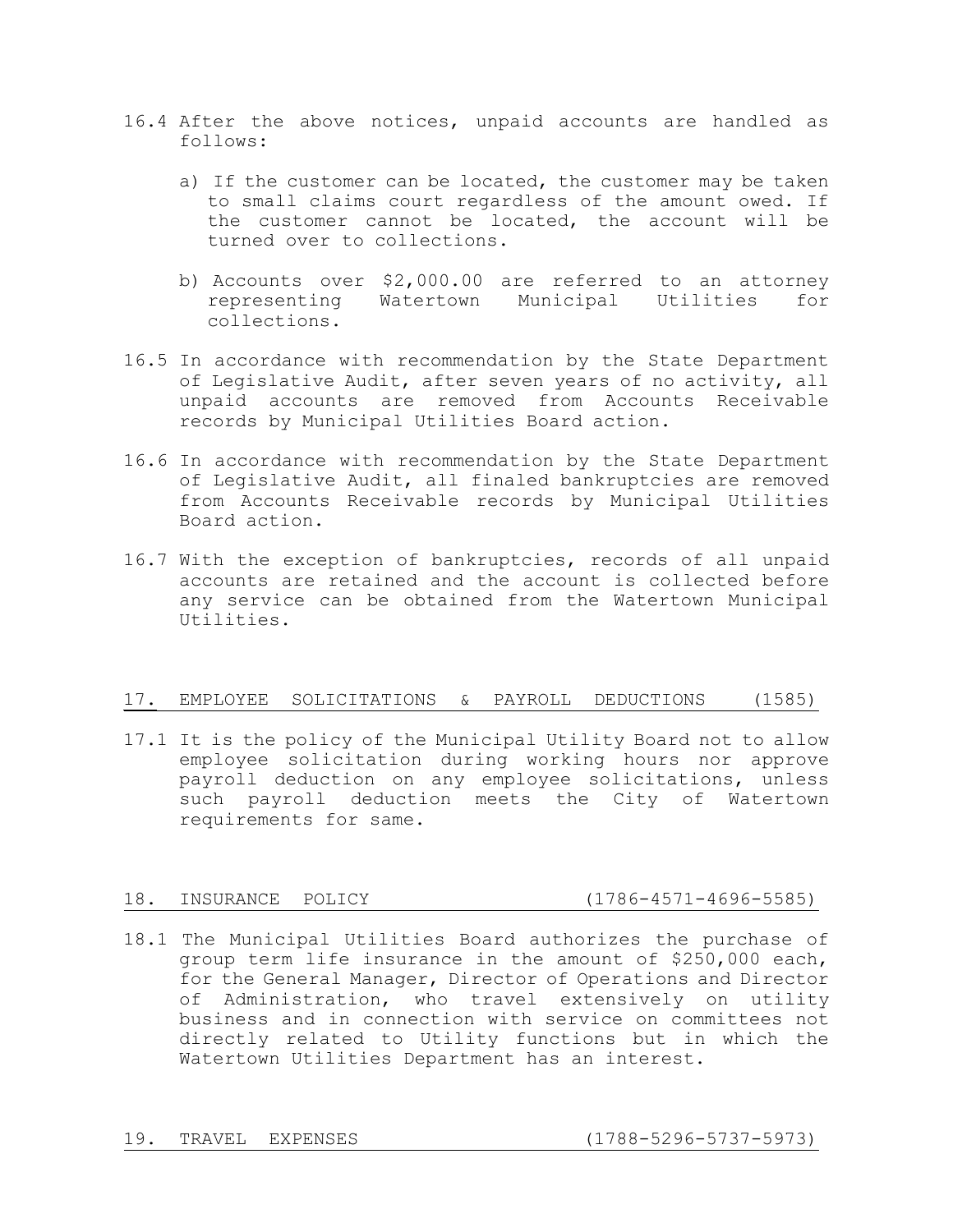- 19.1 Meal allowance for personnel of the Watertown Municipal Utilities or Municipal Utility Board members traveling in or out of state on Utility business shall be established at the same rate as State employees are reimbursed by the State. Payments shall follow IRS reimbursement regulations.
- 19.2 Mileage reimbursement rate for personnel of the Watertown Municipal Utilities or Municipal Utility Board Members traveling on Utility business shall be at the Federal Rate. The employee is required to maintain automobile liability insurance for bodily injury in a minimum amount of \$100,000 per person and \$300,000 per accident, property damage coverage in a minimum amount of \$100,000 per accident, and medical payments coverage in a minimum amount of \$2,000 per person.
- 19.3 The General Manager shall be authorized to approve travel expenses for Board Members and Utility personnel if such expenses are within the annual budget. The Board will be kept advised of travel thru Department Reports at monthly Board Meetings.

# 20. OFFICE CASH POLICY (1847-1899-2759)

- 20.1 The Municipal Utilities Board authorizes an audited cash change fund with a base amount of \$3,000.00 for the purpose of providing cash change for the counter and drive-up window, postage, shipping, and other miscellaneous small expenses.
- 20.2 The Utilities cash change fund will be secured in a locked box in the vault. Access to and dispensing of any cash will be through Director of Administration or his designee.
- 20.3 All monies at the counter, drive-up window and vault will be cashed up and balanced on a daily basis, with deposits made in the proper financial institution.
- 20.4 Change may be made between counter and drive-up window with any two office employees to verify each others transaction of the proper currency.
- 20.5 No employee shall conduct their own money transaction such as making change, payment of utility bill or cashing checks. Personal financial transactions must be done with another office employee present to carry-out that transaction.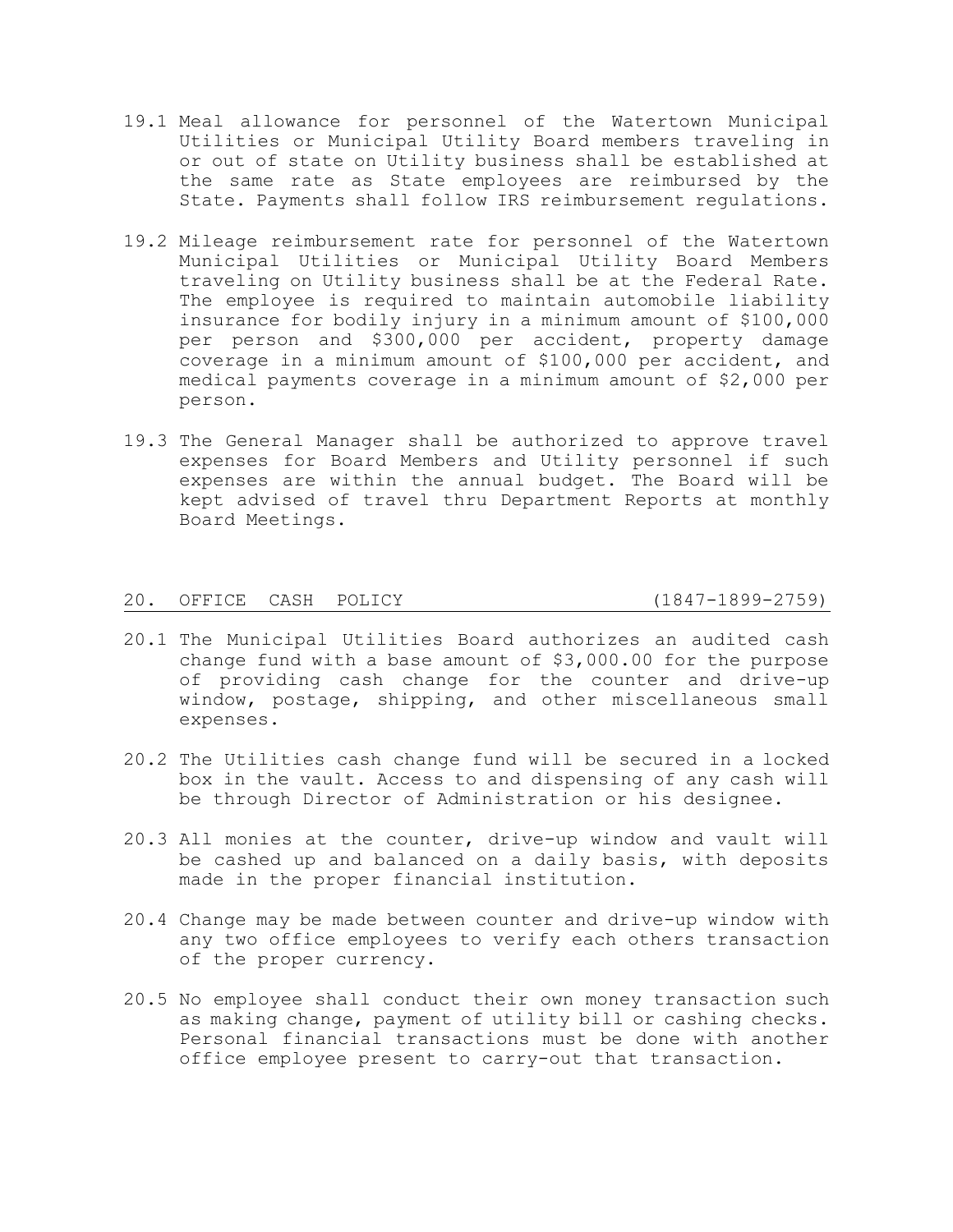- 20.6 The payment of money must be placed in the proper cash drawer along with the cashier's stub or proper receipt of payment and transaction of such shall be entered in the computer immediately. All checks, cashier's stub or proper receipt shall be initialed by person receiving same.
- 20.7 Any deviation of the policies set forth shall be reported to management immediately.

### 21. FEDERAL SURPLUS PROPERTY (2147-5682)

- 21.1 The Watertown Municipal Utilities is authorized to purchase federal surplus property. The General Manager is designated as the Authorized Official, and the Director of Operations, Director of Administration and the Purchasing, Facilities and Accounting Supervisor are designated as Additional Authorized Representatives for the purchase of federal surplus property.
- 22. AUTHORIZATIONFOR GENERAL MANAGER TO SIGN EASEMENTS AND BOARD APPROVED DOCUMENTS (2367-2510)
- 22.1 The General Manager is authorized to sign easements and Municipal Utilities Board approved documents.

#### 23. BUDGET BILLING AND AUTOMATIC BANK PAYMENTS (2548)

- 23.1 The Municipal Utilities Board authorizes the availability of Budget Billing and Automatic Bank Payment programs for utility bill payments.
- 24. UTILITY DEPOSIT REFUND ACCOUNT (2804-2901-5431-6238- 7334)(7678)
- 24.1 The Municipal Utilities Board authorizes an audited utility deposit refund checking account with a base amount of \$25,000 to eliminate the requirement of including the large number of refunds in the normal monthly bills for Board approval.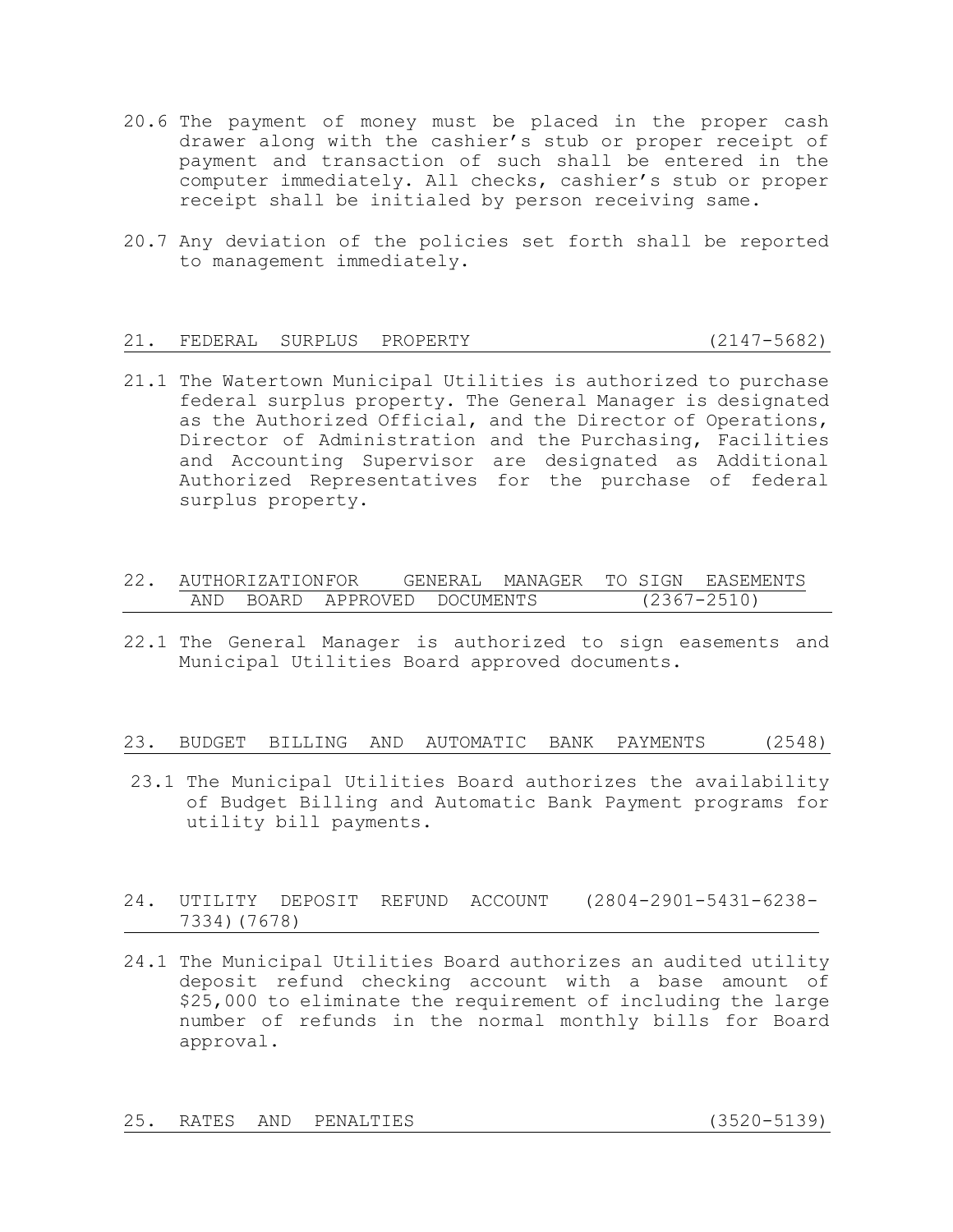- 25.1 The approved rates in effect for all services, as they change from time to time, will be used to calculate the utility bills. The utility bill is due upon receipt and if not paid by the due date, add 5% to the net amount. Failure to receive such bill shall not entitle Customer to deduct penalty. The Department shall have the right to include any appropriate sales or franchise taxes in its billings. A current copy of all rates shall be included with these policies.
- 25.2 Bills not paid by the 10th of the month shall be assessed a 5% Late Penalty Charge.

#### 26. AMERICANS WITH DISABILITIES ACT (3673-3709-5695-6768)

26.1 The Municipal Utilities Board recognizes the Americans with Disabilities Act as amended by the Americans with Disabilities Act Amendment Act (ADAAA) and appoints the HR & Risk Coordinator as its ADA Coordinator.

#### 27. FSA-125 ACCOUNT (3741-3925-4148-4889-5003-6335)

- 27.1 The Municipal Utilities Board authorizes an audited FSA-125 checking account with a base amount of \$12,000.00 for tax exempt employee contributions for health care and child care under the Department's 125 Cafeteria Plan.
- 27.2 The Municipal Utilities Board authorizes to pay a monthly fee for participants in the Plan. The fee is set annually by the Plan's Administrator.

#### 28. FIXED ASSETS (3821-5279)

28.1 The level at which individual items are to be carried on the Department's Fixed Asset listing is set at a value of \$5,000.00 or greater.

# 29. STREET OPENINGS AND CROSSINGS

29.1 It shall be the Policy of the Watertown Municipal Utilities that all openings and crossings on streets and roads are reported to the Municipal Utilities Dispatcher immediately. Openings shall be reported to the Police Emergency Services and the Street Department so they can relay that information as necessary.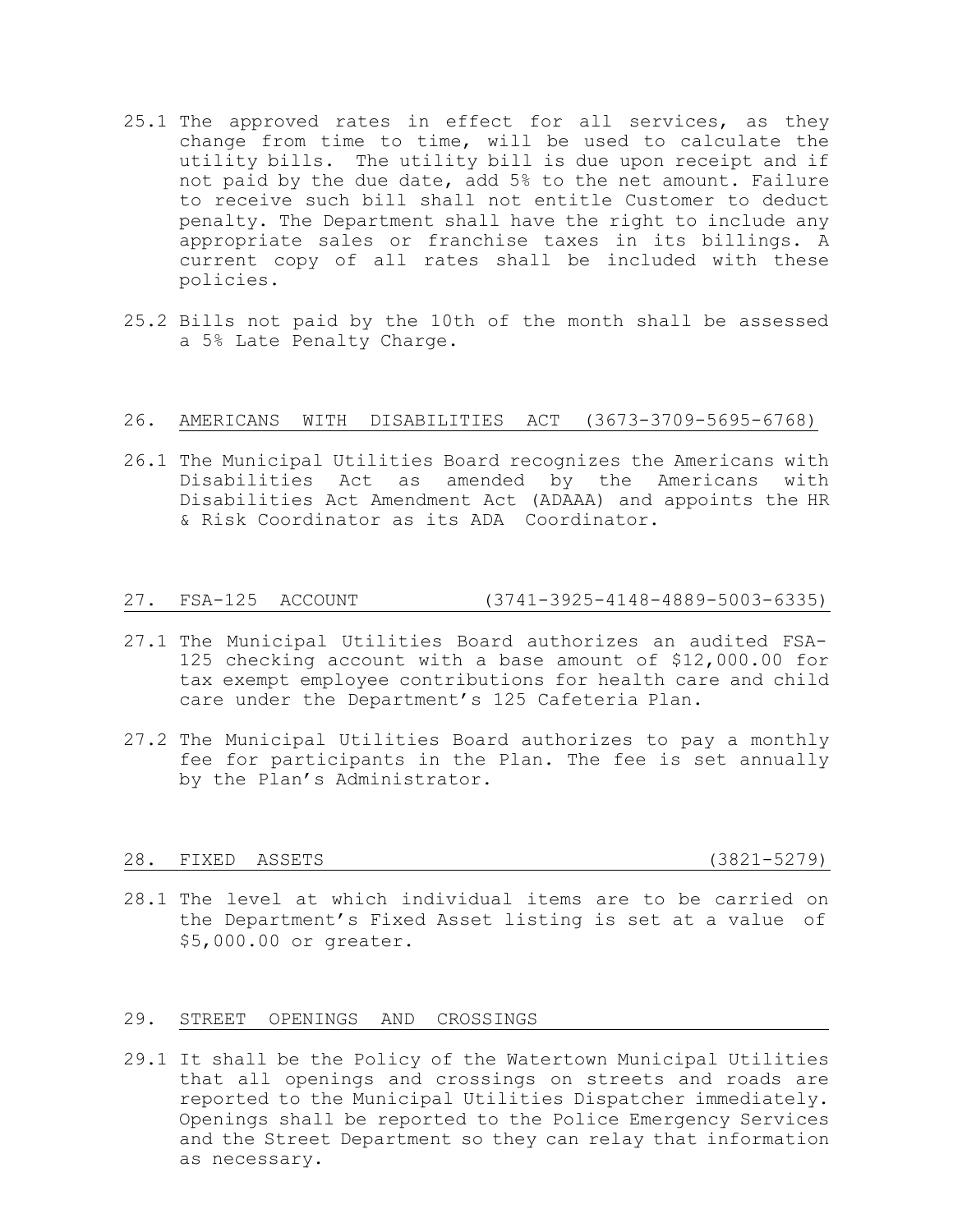- 30.1 In accordance with City Ordinance 20.0107, no one other than authorized personnel may tamper with any meter, seal, or service, turn any service off or on, or otherwise attempt to interfere with the proper measurement and procurement of any service.
- 30.2 The Municipal Utilities Board sets the fine at \$200 plus court costs for meter tampering or other violations of City Ordinance 20.0107.
- 30.3 Notwithstanding any other policy or ordinance, the General Manager or his designee may, upon learning any meter or service has been tampered with and that service has been procured without making payment therefore, determine the total amount of service procured without regard to passage of time, and seek payment in full in a manner or proceeding to be determined by the General Manager.

#### 31. MOVING OF FACILITIES (5903)

- 31.1 In accordance with City Ordinance 20.0117, any person requesting the moving of Watertown Municipal Utilities facilities shall be responsible for the cost of such re-location. The Utilities may request a bond in an amount sufficient to cover the cost of such relocation.
- 31.2 Watertown Municipal Utilities Gas Department facilities will be moved, held or adjusted if our facilities are in conflict with the final placement of the new facilities. A minimum of 48 hours notice is required so the Gas Department can obtain locates in accordance with state law. Gas department facilities will not be relocated for Contractor convenience.

When gas facilities are requested to be relocated by the City of Watertown for projects, the Gas Department shall not charge for perpendicular main and service lines crossing up to two inch in size. Cost of relocation of facilities two inch and larger shall be at the expense of the City of Watertown.

The main lines from the Town Border Station to the District Regulator Stations shall not be moved. These lines are eight and ten inches in size.

Relocation cost associated with Gas Mains and Services that are parallel with a Construction Project will be up to the discretion of the Watertown Municipal Utilities.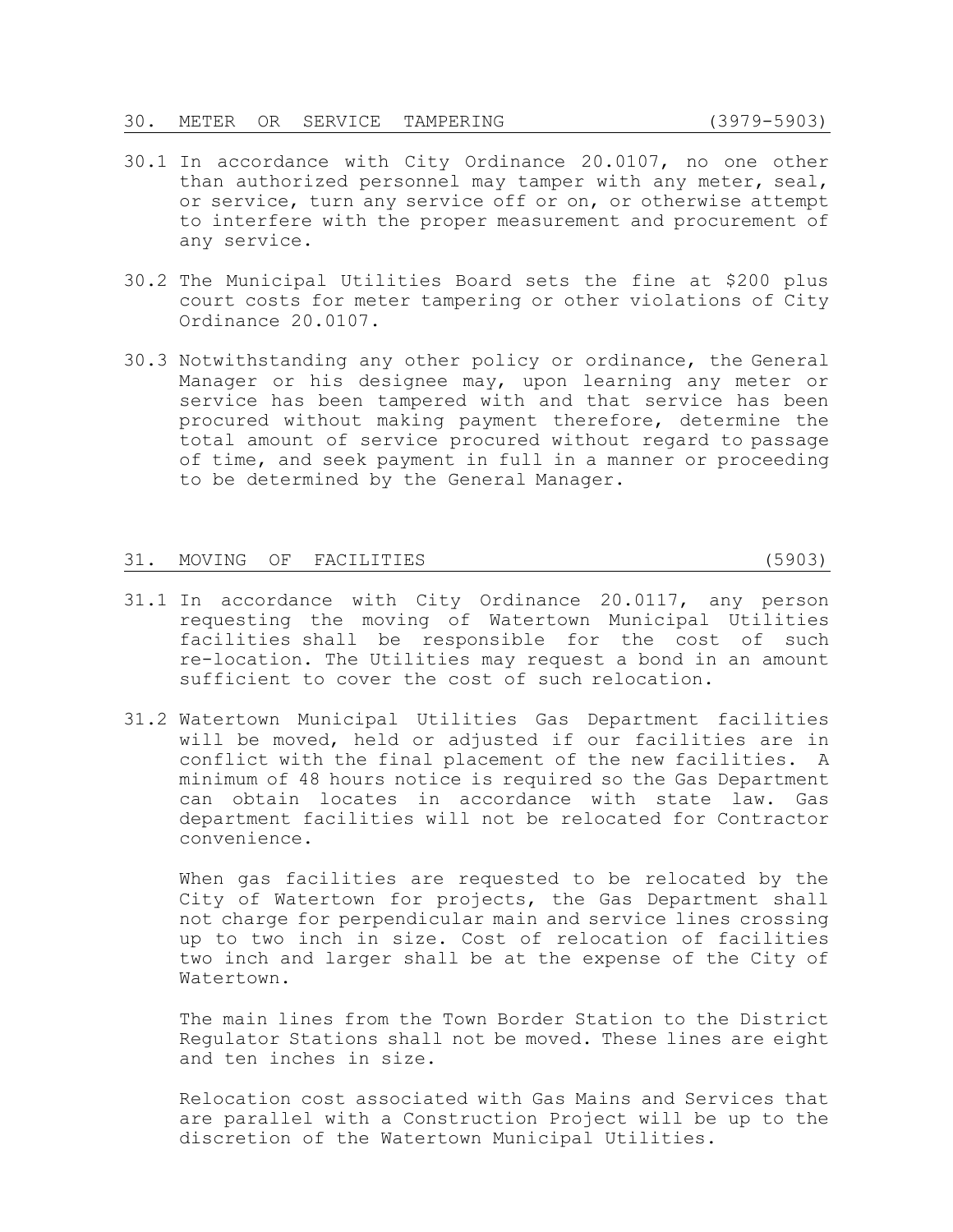#### 32. ACCESS TO METERS AND OTHER FACILITIES

32.1 In accordance with City Ordinance 20.0202(4), Watertown Municipal Utilities shall have the right to enter the premises of the Customer at all reasonable times for the purpose of inspecting, locating, repairing, or removing equipment used in connection with its service, for discontinuing such service, and for the purpose of reading meters or other task necessary for the operation of the Utilities. Customers shall provide for safe access to facilities on his or her property.

#### 33. FAMILY & MEDICAL LEAVE POLICY (3978)

33.1 In accordance with federal law, the Municipal Utilities Board adopts a Family & Medical Leave Policy.

#### 34. PERFORMANCE APPRAISAL POLICY (4230)

34.1 The Municipal Utilities Board adopts an Employee Performance Appraisal Policy for annual review of employees.

#### 35. RATE STABILIZATION FUND (4546)

35.1 A Rate Stabilization Fund is authorized by the Board for the purpose of accumulating funds to be used in lieu of rate increases where higher costs incurred are deemed to be temporary rather than permanent.

|  | 36. RETURNED CHECK PICKUP ACCOUNT |  |  |  |  | (4746) |
|--|-----------------------------------|--|--|--|--|--------|
|--|-----------------------------------|--|--|--|--|--------|

- 36.1 The Municipal Utilities Board authorizes an audited Returned Check Pickup Account in the amount of \$10,000 for the purpose of picking up returned checks from the banks. Amounts would be re-deposited in the account when collected, or vouchered for replacement if uncollectable.
- 37. CELLULAR PHONES (4964-4971-5040-5500-5622-5729-5737,6768,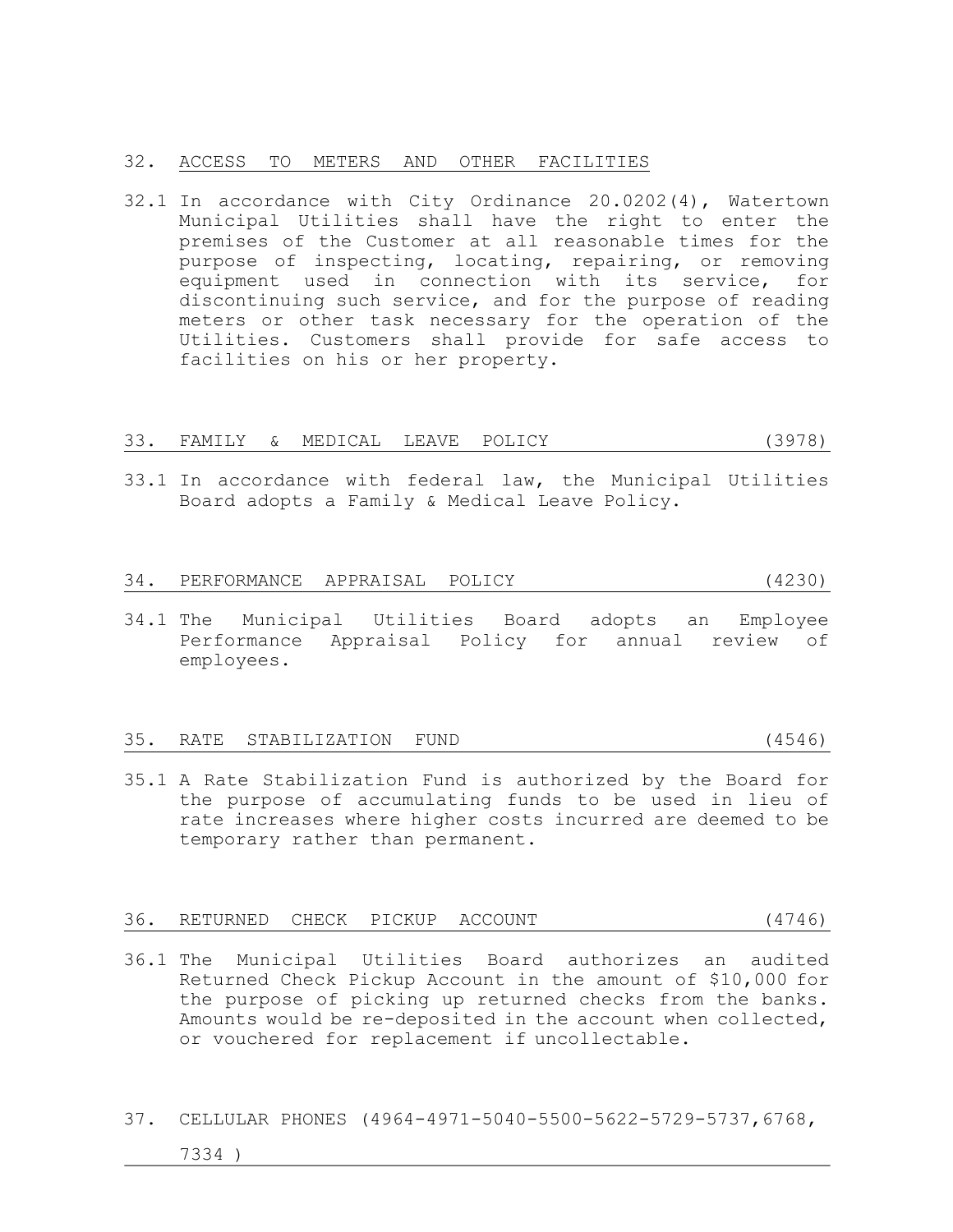engineering technicians qualify for the stipend. Payments shall follow IRS reimbursement regulations. 38. GAS CONTRACTS (5062-5606-7334)

37.1 The Municipal Utilities Board authorizes a stipend of

\$40.00 per month for certain employees using his/her personal cellular phone for work purposes. The General Manager, Directors, department heads, foreman and

38.1 The General Manager of the Watertown Municipal Utilities or Director of Operations is authorized to sign any Exhibit A to base contract for sale and purchase of natural gas and purchasing of natural gas call options within contract term limits from our current gas suppliers.

### 39. CONFLICT OF INTEREST POLICY (5392)

39.1 The Municipal Utilities Board adopts a Conflict of Interest Policy.

# 40. MUTUAL AID AGREEMENTS (5401-5618)

- 40.1 The Municipal Utilities Board authorizes entering into the South Dakota Municipal Electric Association Mutual Aid Agreement for assistance during disasters.
- 40.2 The Municipal Utilities Board authorizes entering into the South Dakota Water & Wastewater Mutual Aid Assistance Agreement for assistance during disasters.

#### 41. MUNICIPAL UTILITIES CREDIT CARD (5432)

41.1 The Municipal Utilities Board authorizes a credit card account not exceeding \$10,000 to be used for approved travel expenses and internet purchases.

#### 42. EMPLOYEE MANUAL (5457-6116)

42.1 The Municipal Utilities Board adopts an Employee Manual

# 43. STORM CONTINGENCY FUND (5646)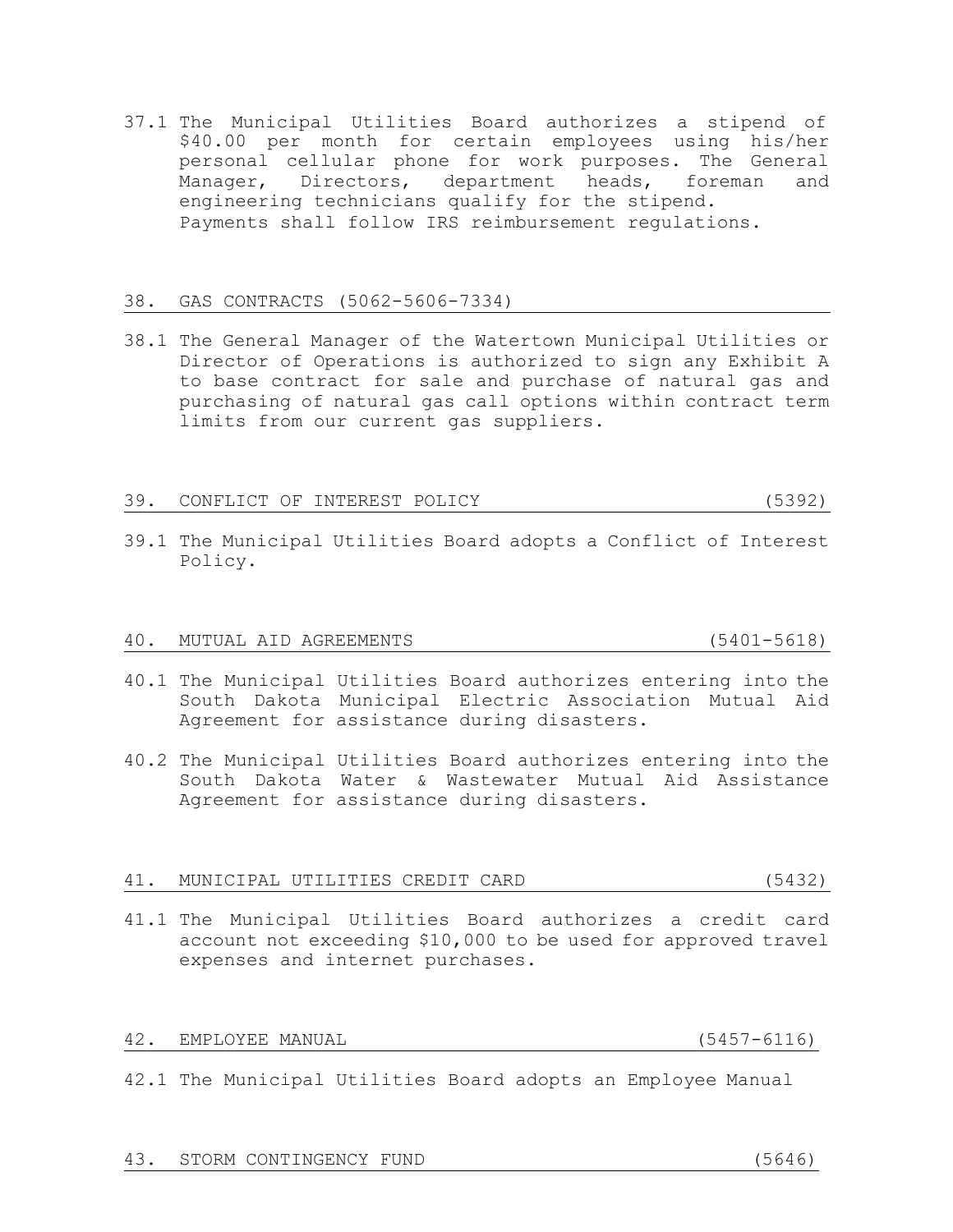43.1 A Storm Contingency Fund is authorized by the Municipal Utility Board for the purpose of accumulating funds to be used in the event of a storm emergency or natural disaster.

#### 44. REMOTE METER READING DEVICES (5695-6335)

44.1 The Watertown Municipal Utilities shall use remote reading devices at its discretion for the purpose of obtaining a meter reading to facilitate easier meter reading and less inconvenience to the Customer. The Department shall attempt to check the remote reading devices on an annual basis to compare the reading with the actual meter. If the remote reading device shall malfunction and not correspond with the actual meter reading, the remote reading device shall be repaired or replaced, and the billing shall be adjusted to the actual meter reading, with such billing adjustment not to exceed one year.

#### 45. UTILITY BILL PAYMENTS BY CUSTOMER'S CREDIT CARD (5695)

45.1 The Municipal Utilities Board authorizes contracting for a payment service program where customers may pay their utility bill with an approved credit card by paying a service charge to the contracting company, effective January 1, 2009.

# 46. TRANSFERS OF CERTAIN UNPAID AND/OR DELINQUENT UTILITY ACCOUNTS (5888, 7522)

46.1 The General Manager, or his designee, shall have authority to transfer any unpaid and/or delinquent utility account balance from a commercial, industrial, merchandise bill or business account to an individual utility account when, in his judgment, the best interests of the Watertown Municipal Utilities requires such transfer; and the individual to whom the balance will be transferred is liable on the account.

In the event the General Manager elects to transfer an account balance, he shall notify the individual account holder of that decision in writing via first-class mail to the same address where the balance will be transferred.

Such notification will advise the account holder they have, within seven (7) days of the date of the written notice, the right to file a written notice of appeal with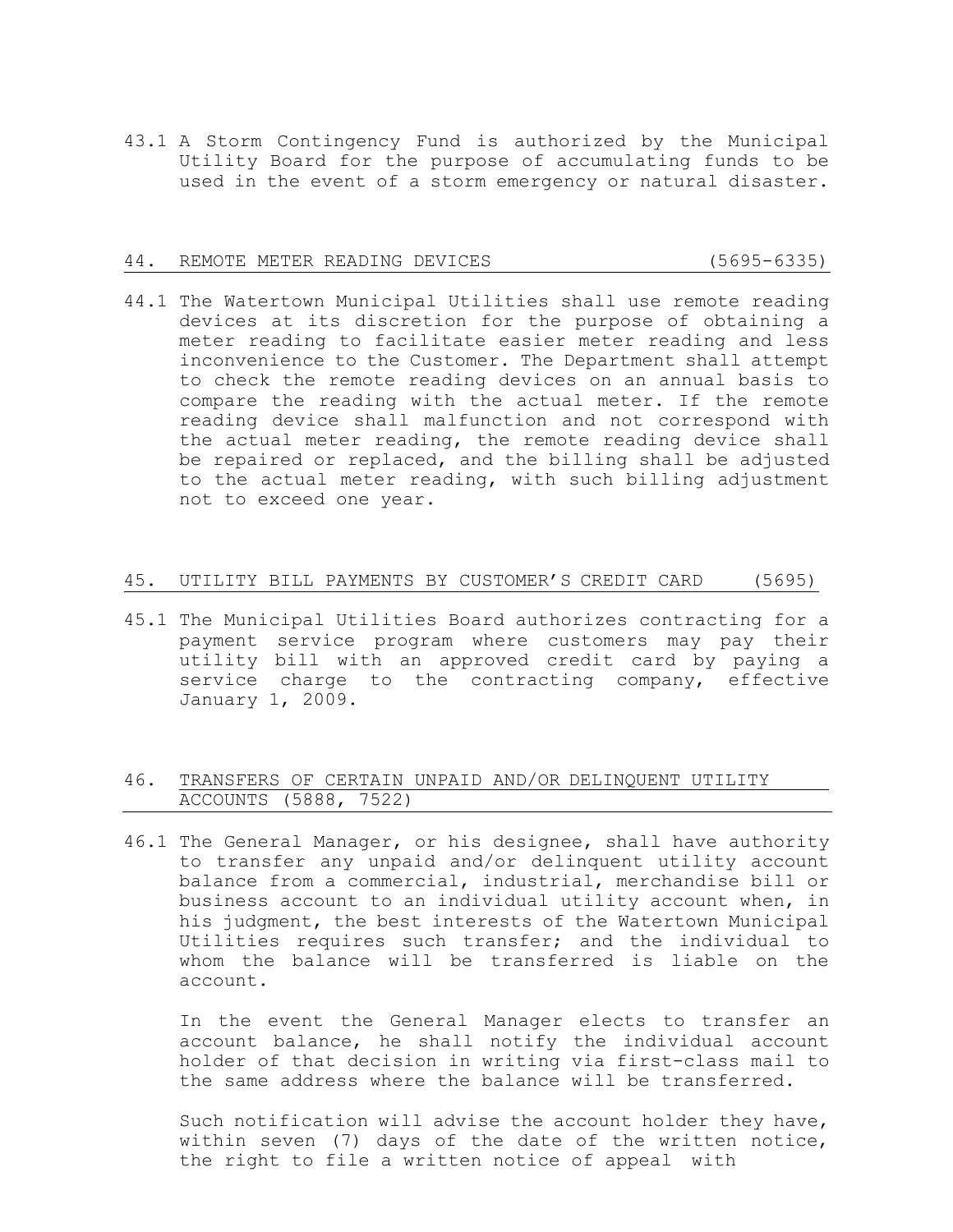the General Manager. In the event a notice of appeal is filed, a hearing will be held by the Rates and Transfers Committee of the Utility Board within seven (7) days of the receipt of the notice of appeal. All decisions of the Rates and Transfers Committee are final with no right of appeal therefrom.

In the event no notice of appeal is filed by account holder as described herein, the General Manager shall establish a method of payment of the account balance in accordance with established Utility Board policies.

#### 47. MINIMUM CASH RESERVE POLICY (6030-6465,6890)

47.1 To help ensure financial stability, timely completion of capital improvements and enable the utility to meet requirements for large unexpected expenditures, a minimum cash reserve policy has been established. Minimum cash reserves attempt to quantify the minimum amount the utility should keep in reserves, however the actual cash reserves may vary substantially above the minimum and are dependent upon several risk factors for the utility. The decision to hold more than the established minimum cash reserves will be based on the assessments of uncertainties and other financial policies such as the financial risk facing the utilities, rate setting policies, variability in expenses, debt policies and future capital improvements needed by the utility.

The adequacy of the cash reserves may be reviewed internally each year, and if appropriate, revised based on the following guidelines identified in the five risk areas listed below.

# **1. Operations and Maintenance Risk**

**Working Capital Lag –** Timing differences exist between when expenses are incurred and revenues are received from customers. Establishing a minimum cash reserve helps ensure cash exists to pay expenses in a timely manner. The cash reserve policy will include 12.3% of annual operating expenses excluding depreciation expense and power supply expenditures. 12.3% was derived assuming a 45-day lag between billing and payment receipt from customers (45 days / 365 days = 12.3%).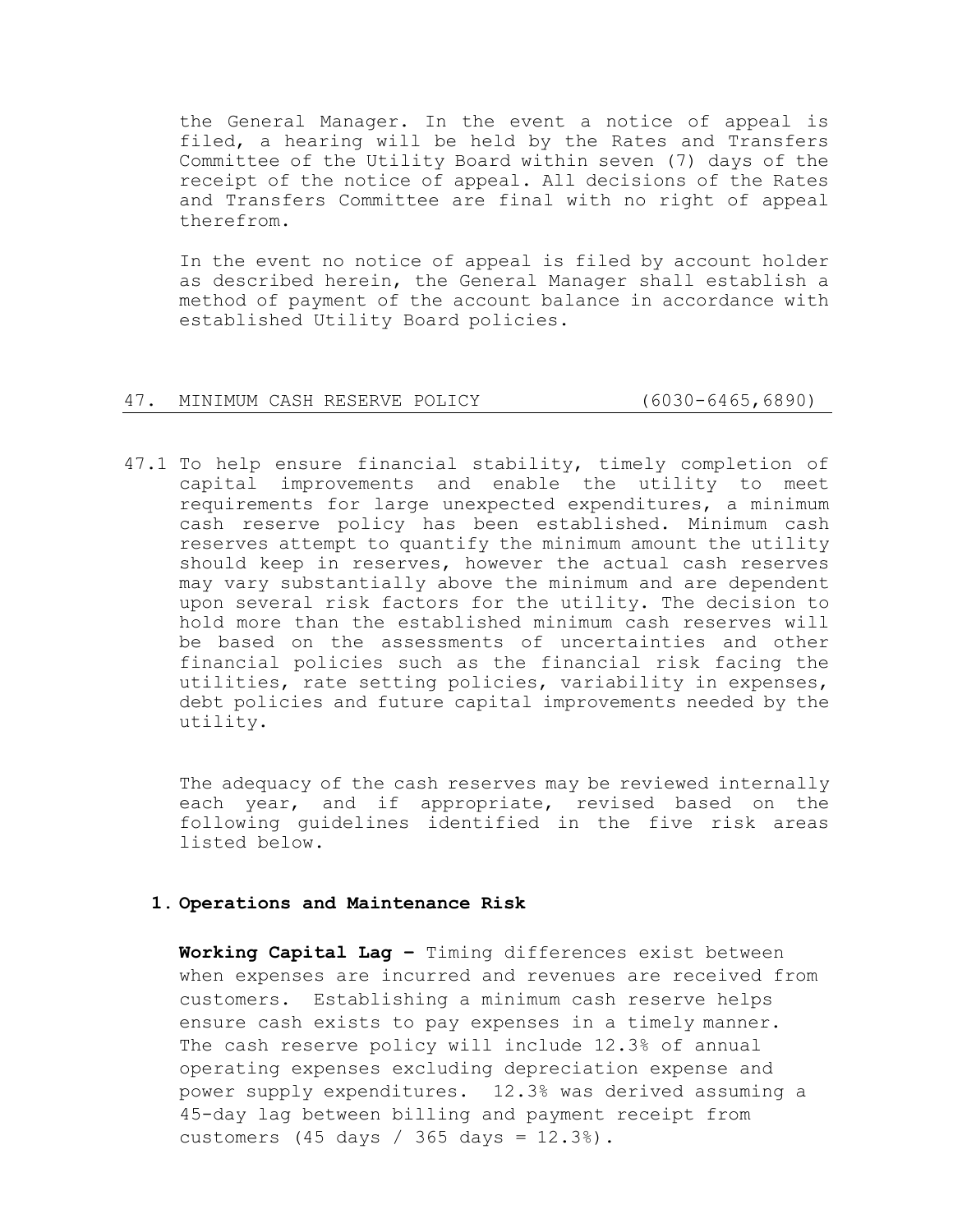# **2. Supply Risk**

The electric department's cash reserve minimum for this risk area will be calculated by taking the maximum month power supply costs times 1.5 to convert the 30-day power supply costs to 45 days for the lag between billing and payment receipt from customers.

The gas department's cash reserve minimum for this risk area will be calculated by taking the maximum month gas supply costs times 2 to convert the 30-day gas supply costs to 60 days for the lag between billing and payment receipt from customers.

The water department's cash reserve minimum for this risk area will be calculated by taking the maximum month water supply costs times 1.5 to convert the 30-day water supply costs to 45 days for the lag between billing and payment receipt from customers.

# **3. Historical Investment Risk**

Catastrophic events may occur that require substantial investments to replace damaged assets. The utility will ensure adequate cash reserves exist to replace the assets in a timely fashion.

The cash reserve minimum for this risk area will include a percentage of the historical investment in assets as recorded in the financial statements. The typical range set aside under this category is  $1 - 3$ %. The percent to the minimum cash reserves is dependent on the age of the assets in service and the level of risk of catastrophic events.

The following table represents determination of the risk factor:

# **Risk Table**

| Depreciation Percent | 0-49%       | 1.0% |
|----------------------|-------------|------|
| Depreciation Percent | $50 - 55$ % | 2.0% |
| Depreciation Percent | Over 55%    | 3.0% |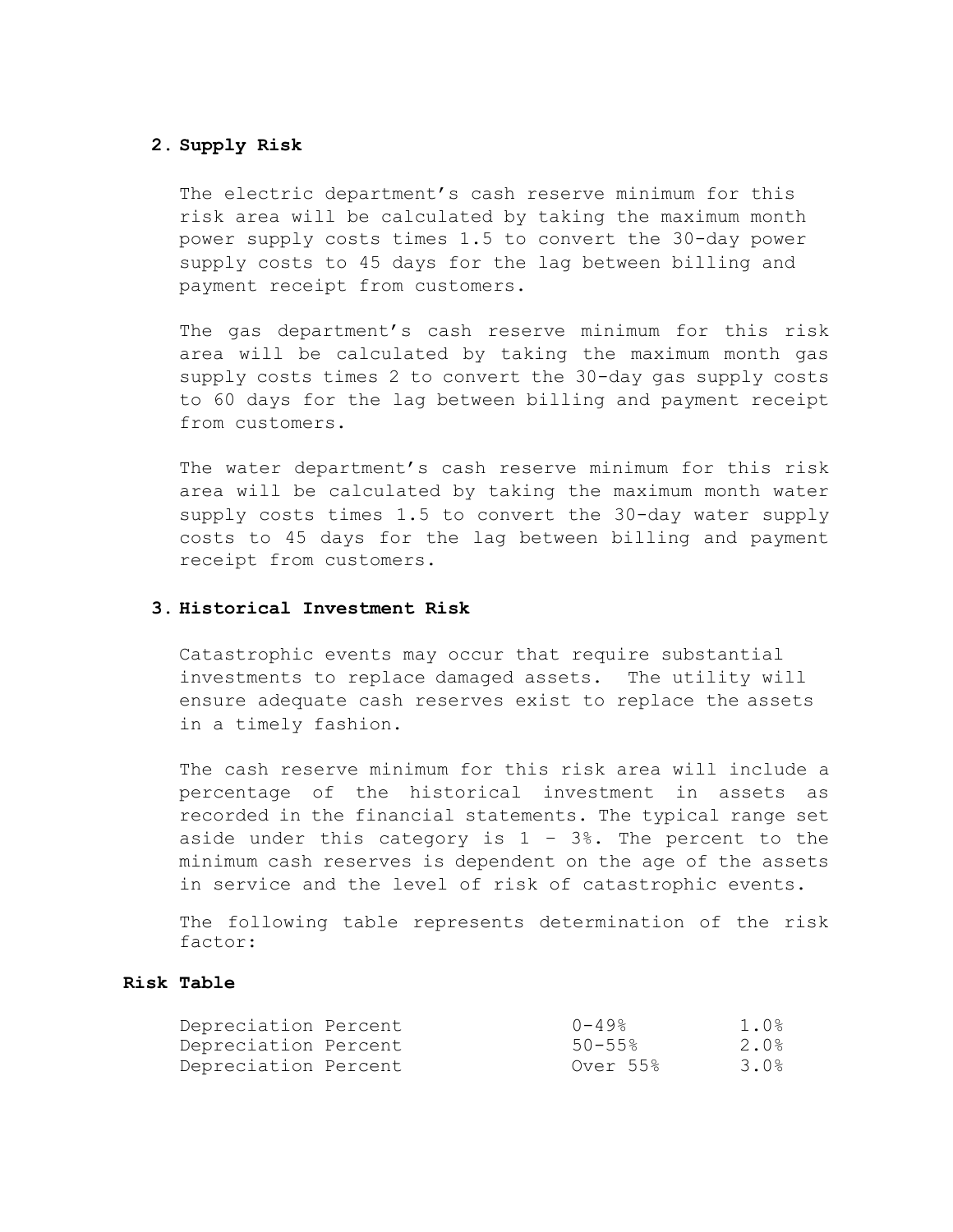# **4. Debt Service Risk**

The cash reserve minimum for this risk area will include 25-100% of the current portion of debt service depending on the timing of payments. Watertown makes loan payments quarterly, so a 25% risk factor was assessed.

# **5. Five Year Capital Plan Risk**

Some capital improvements are funded through debt issuances and some through cash reserves. The establishment of a minimum cash reserve level helps to ensure timely replacement or construction of assets.

The cash reserve minimum for this risk area will include 20% of the five year capital improvement program less any improvements funded through the issuance of debt.

It is important to emphasize this is a recommended minimum cash reserve guideline. Actual cash reserves may vary substantially above the minimum and are dependent on the life cycle of assets, future capital plans, rate setting policies, and debt policies. The cash reserve calculations will be reviewed annually as part of the budget process. If certain events occur that result in cash reserves falling below the minimum cash reserve levels, the Municipal Utilities Board may take action to restore cash reserves to the minimum levels over an appropriate timeline.

| 48. ASSET AND SOLID WASTE DISPOSAL POLICY |  |  |  |  |  |  |  |  |  |  |
|-------------------------------------------|--|--|--|--|--|--|--|--|--|--|
|-------------------------------------------|--|--|--|--|--|--|--|--|--|--|

The purpose of this policy is to establish uniform guidelines for the disposition of Composite Assets, Individual Unit Assets, Inventory Items and Solid Waste of the Watertown Municipal Utilities. Any disposal will be in accordance with the S.D.C.L. Title 6 "Local Government" and S.D.C.L. Chapter 34A-6 "Solid Waste Management".

# **Classes of Assets Covered by this Policy**

"Composite Assets" groups of related assets depreciated as a whole rather than individually; *e.g.*, meters, poles, power lines, mains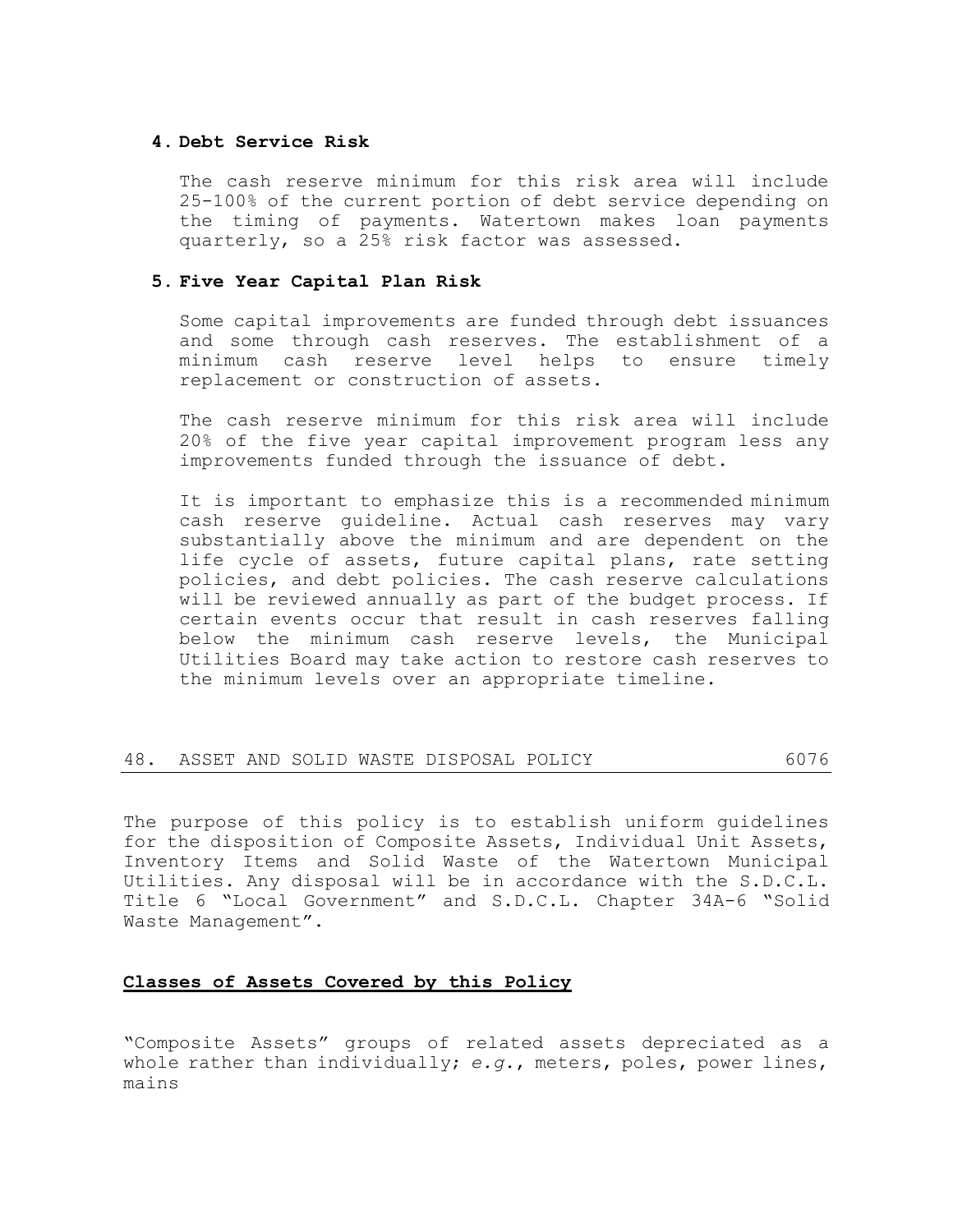"Individual Unit Assets" items listed individually on the Depreciation Schedule

"Obsolete Inventory Items" items held in inventory that are of no use to the Department

### **Reasons for Asset Disposal Under this Policy**

Assets may be disposed of pursuant to this policy for the following reasons: Trade-In Obsolescence Non-compliance with industry standard Unable to repair Damaged Junk

# **Disposal Options**

Assets covered by this policy may be disposed of by any of the following methods:

Transfer to City Department/Governmental Agency Trade-In Sell at City Surplus Sale Sell as scrap to Recycling Center Make available to the public Watertown Regional Landfill Abandon in place

# **Disposal of Solid Waste as defined in S.D.C.L. §34A-6-1.3(17)**

The General Manager or their designee is hereby authorized to dispose of any solid waste in accordance with S.D.C.L. §34A-6- 63.1 by entering into contracts, based on competitive quotes, and receiving such price and conditions as are most advantageous to the Board.

# **Report of Asset Disposition**

The General Manager or their designee shall provide the Municipal Utilities Board an "Asset Disposal Report" and "Solid Waste Disposal Report" summarizing the disposition of all items disposed of pursuant to this policy. Both reports shall be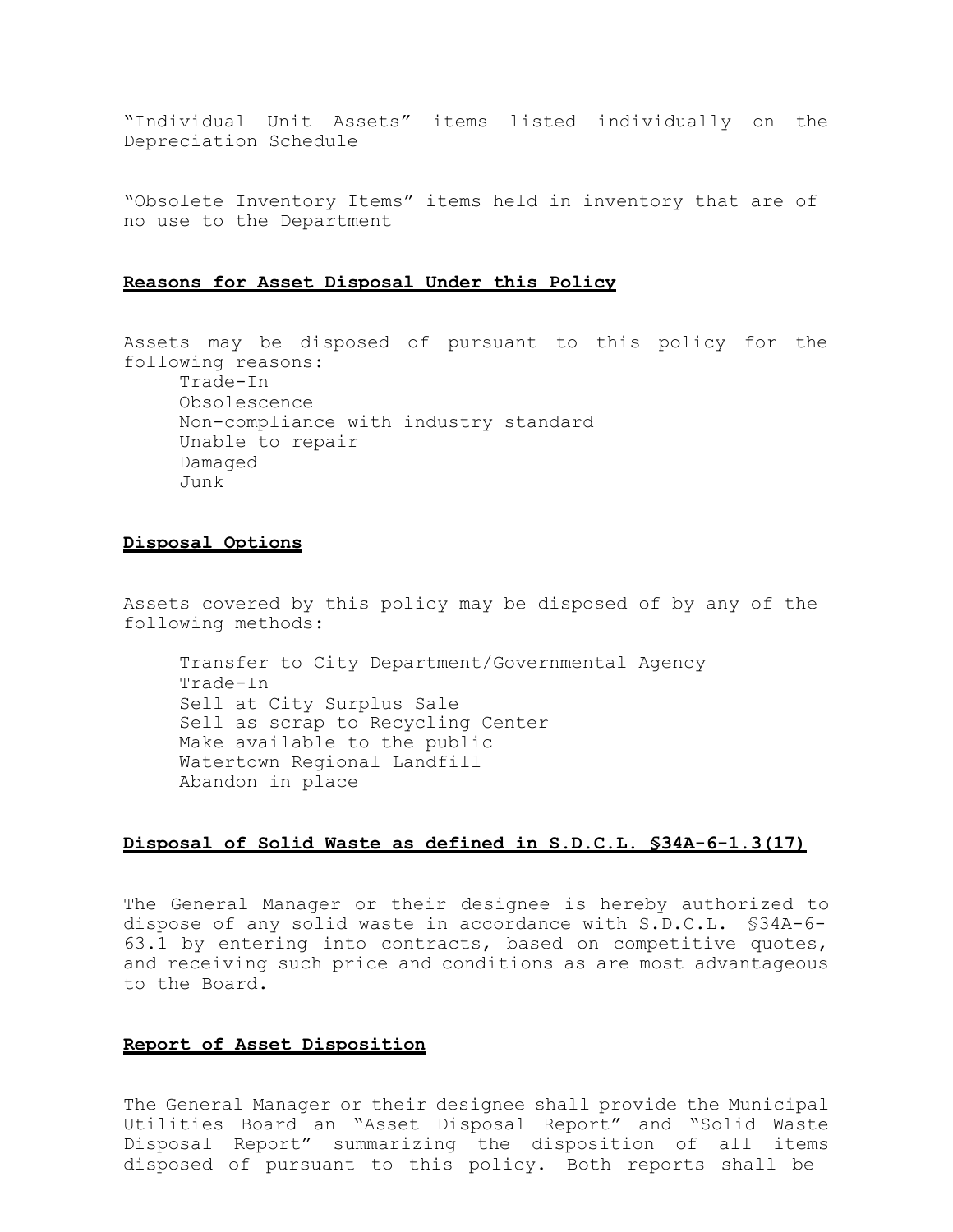provided annually during the January monthly meeting of the Municipal Utilities Board unless sooner requested by the Board.

49. ATTACHMENTS (6335, 6890) On following pages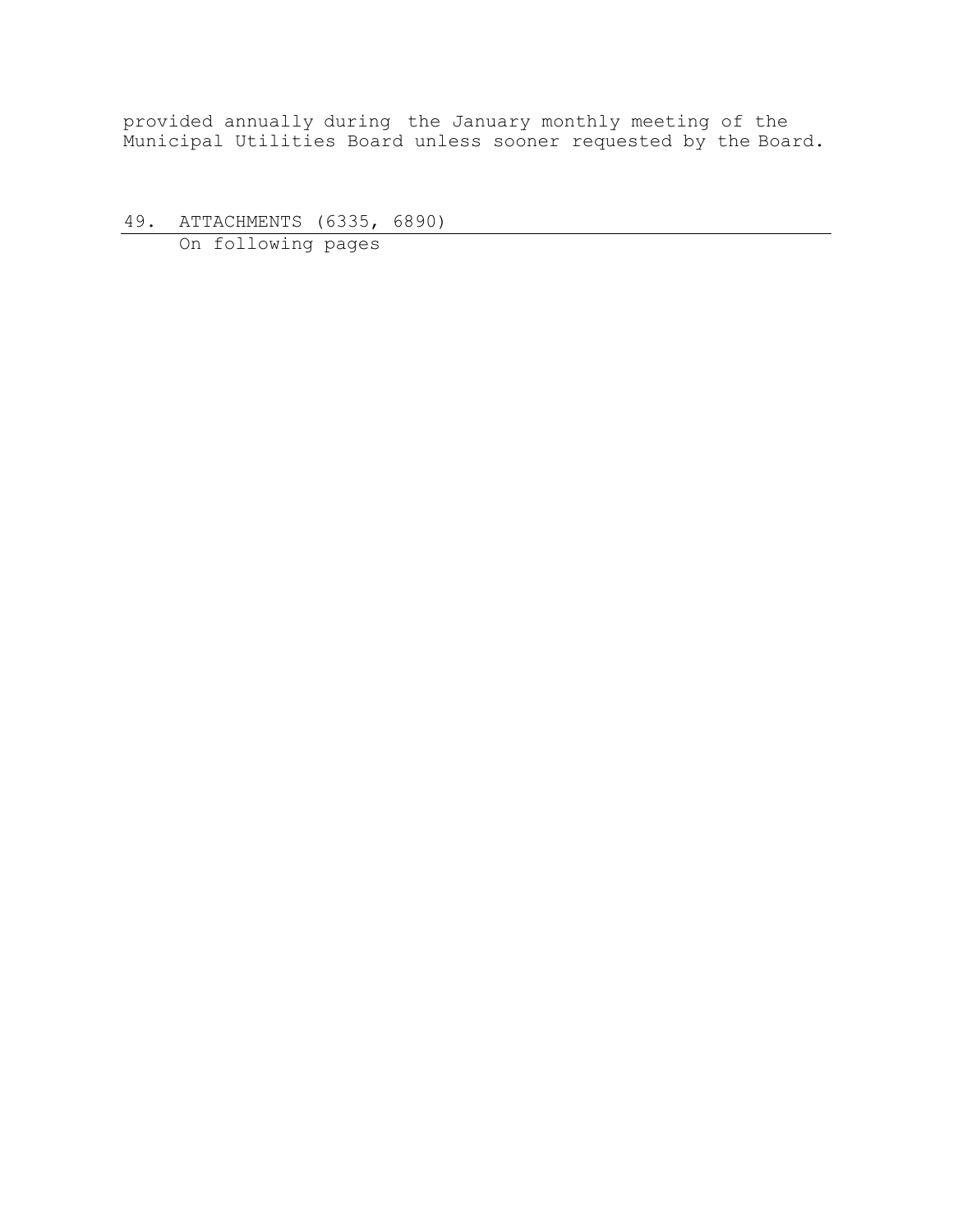# April 26, 2021

# EQUIPMENT AND SERVICE RATE SCHEDULE**\***

|                                                          | 140.00/hour |
|----------------------------------------------------------|-------------|
|                                                          | 75.00/hour  |
| Trencher (Large with Frost Chain) ---------------------  | 100.00/hour |
|                                                          | 50.00/hour  |
|                                                          | 40.00/hour  |
|                                                          | 80.00/hour  |
|                                                          | 60.00/hour  |
|                                                          |             |
| 300 Amp Welder (used for thawing) ---------------------  | 40.00/hour  |
| Steamer (used for thawing) ----------------------------- | 40.00/hour  |
| Service Pickup or Van----------------------------------  | 35.00/hour  |
|                                                          | 50.00/hour  |
|                                                          | 100.00/hour |
|                                                          |             |
| Air Compressor (with hammer)---------------------------  | 40.00/hour  |
|                                                          | 45.00/hour  |
|                                                          | 15.00/hour  |
|                                                          | 65.00/hour  |
|                                                          | 70.00/hour  |

Light Tower/Generator -------------------------------- 20.00/hour

\*NOTE: Labor shall be billed at their regular or overtime rate, whichever is applicable, plus 45% in addition to equipment rate. One hour minimum for both operator and/or equipment during normal work hours.

Gas Service Call Charges: Normal business hours 75.00/hour + transportation.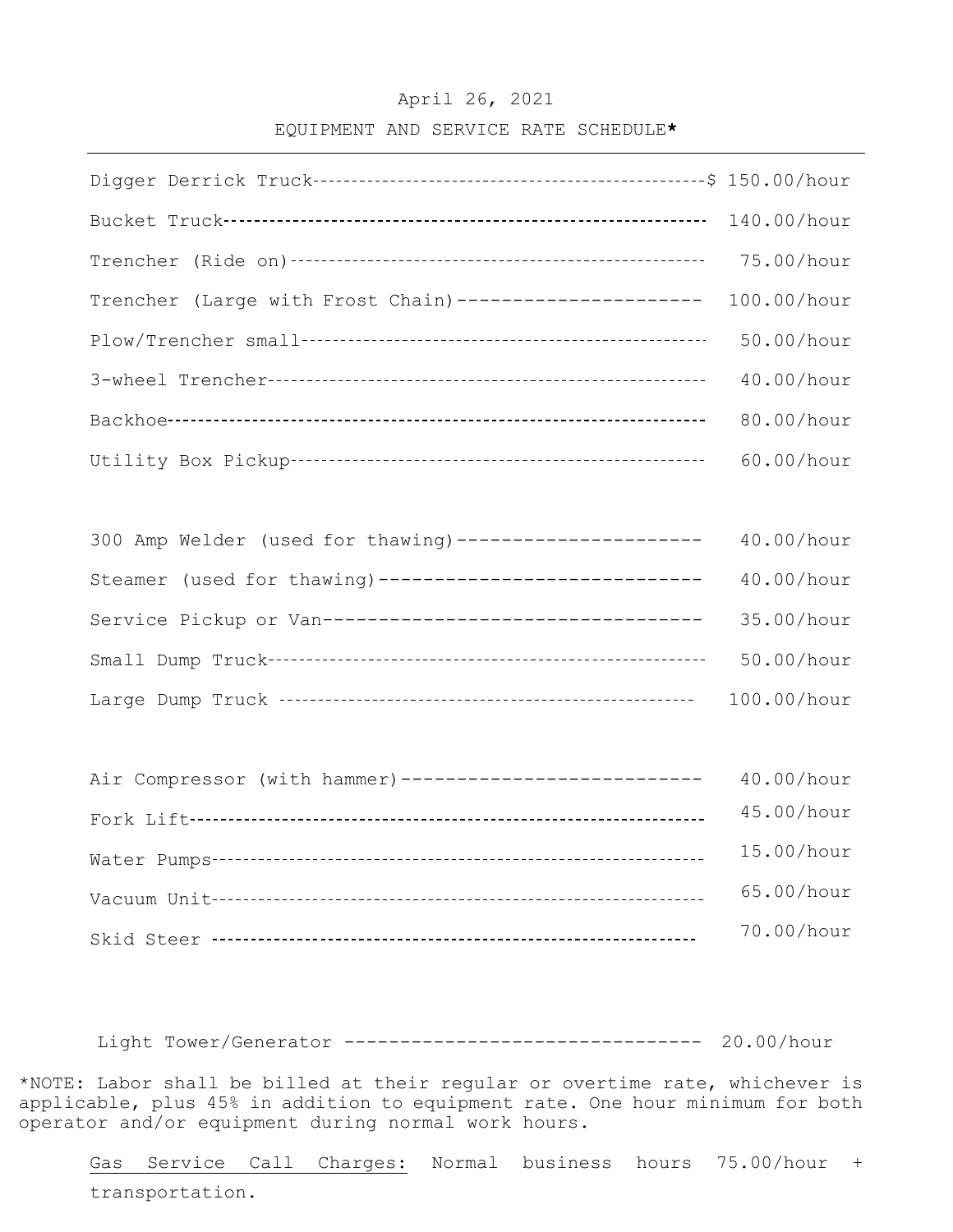# All Departments:

Outside normal business hours, a two (2) hour minimum will be charged which covers the first two (2) hours labor, transportation charge will be added. Additional time will be billed at the applicable rate plus overhead.

Except for Gas Service Call charges, all labor shall be billed at the regular or overtime rate, whichever is applicable, plus 45%.

All materials shall be billed at Watertown Municipal Utilities cost plus 25%.

Except in emergencies, the Watertown Municipal Utilities does not rent or lend out barricades, cones, signs or other similar equipment.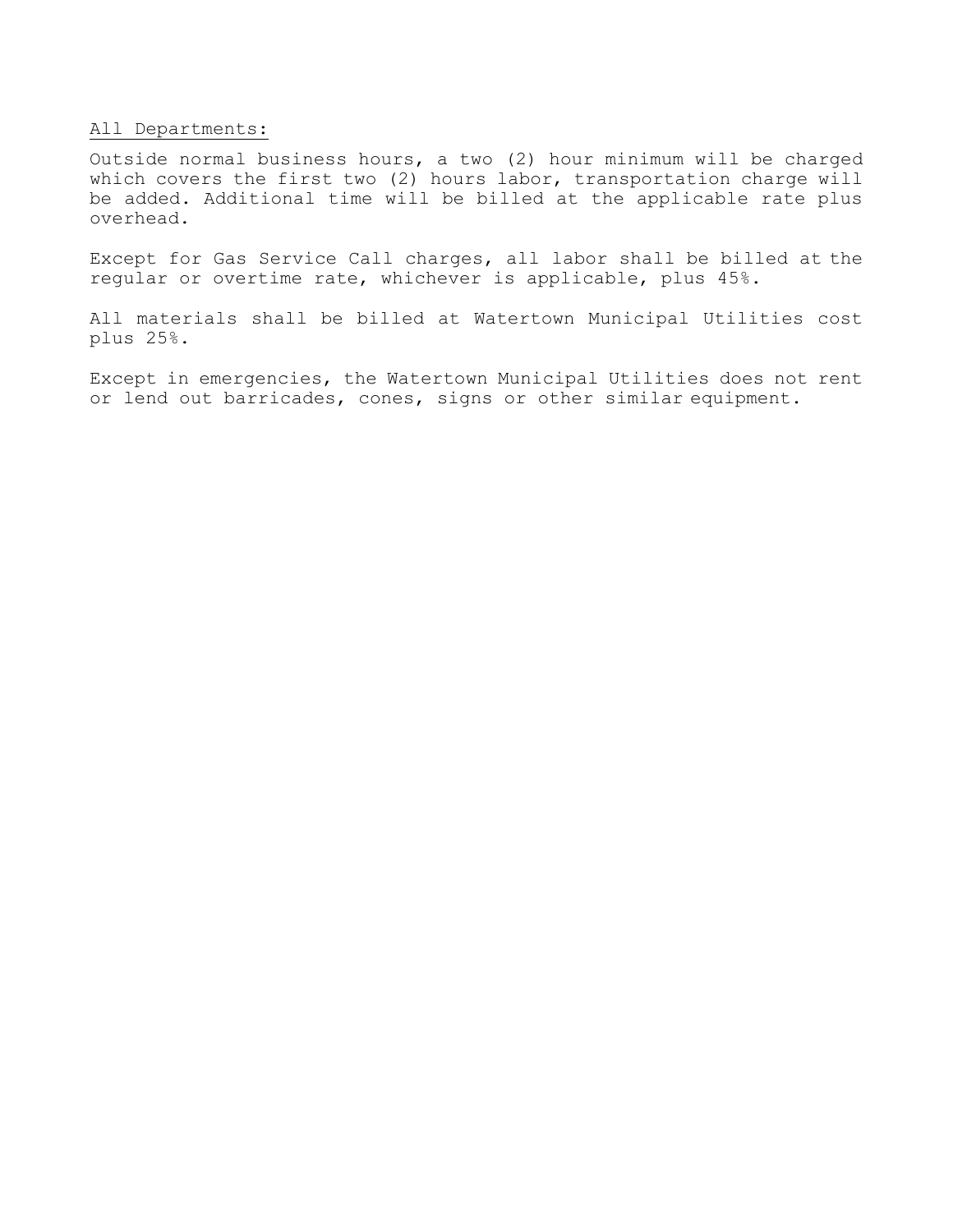# **Watertown Municipal Utilities ‐ Schedule of Fees**

| March 31, 2022 |                                                                                            |                     |                    |  |  |  |
|----------------|--------------------------------------------------------------------------------------------|---------------------|--------------------|--|--|--|
| <b>Section</b> |                                                                                            | <b>Board Action</b> | Fee                |  |  |  |
|                | <b>General Policy Fees</b>                                                                 |                     |                    |  |  |  |
| 4.1            | <b>Residential Deposits Non-Heating</b>                                                    | 11/30/2018          | \$100              |  |  |  |
| 4.1            | <b>Residential Deposits Heating</b>                                                        | 11/30/2018          | \$250              |  |  |  |
| 4.1            | Disconnect Charges per service call                                                        | 11/30/2018          | \$35               |  |  |  |
| 4.1            | Reconnect Charges per service call                                                         | 11/30/2018          | \$35               |  |  |  |
| 4.1            | Disconnect charges when linecrew is required                                               | 3/30/2020           | \$300              |  |  |  |
| 4.1            | Reconnect charges when linecrew is required                                                | 3/30/2020           | \$300              |  |  |  |
| 4.8            | Hydrant meter rental deposit - under 3 inch                                                | 4/26/2021           | \$300              |  |  |  |
| 4.8            | Hydrant meter rental deposit - 3 inch and larger                                           | 4/26/2021           | \$2,000            |  |  |  |
| 16.1           | <b>Delinquent Service Fee</b>                                                              | 11/30/2018          | \$35               |  |  |  |
|                |                                                                                            |                     |                    |  |  |  |
|                | <b>Electric Department Policy Fees</b>                                                     |                     |                    |  |  |  |
| 8.1            | Residential Service Connection Fee - up to 200 amps                                        | 11/26/2019          | \$200              |  |  |  |
| 8.1            | Residential Service Connection Fee - over 200 amps                                         | 11/26/2019          | \$400              |  |  |  |
| 8.1            | <b>Commercial Service Connection Fee - Single Phase</b>                                    | 11/26/2019          | \$650              |  |  |  |
| 8.1            | <b>Commercial Service Connection Fee - Three Phase</b>                                     | 11/26/2019          | \$1,500            |  |  |  |
| 9.1            | <b>Temporary Service Connection</b>                                                        | 11/26/2019          | \$200              |  |  |  |
| 9.1            | Cost per pole for temporary extension                                                      | 11/26/2019          | \$200              |  |  |  |
| 10.1           | Set Security Light Pole - Cost Per Pole                                                    | 3/30/2020           | \$200              |  |  |  |
| 10.2           | Cost per Foot for Installation of Security Light Wire                                      | 3/30/2020           | \$2                |  |  |  |
| 13.3           | House move minimum deposit                                                                 | 11/26/2019          | \$1,000            |  |  |  |
| 18.1           | <b>Distributed Generation Application Review Fee</b>                                       | 11/26/2019          | \$200              |  |  |  |
| 19.1           | Damage to Facility - Failure to Notify 811                                                 | 3/30/2020           | \$100              |  |  |  |
|                |                                                                                            |                     |                    |  |  |  |
|                | <b>Water Department Policy Fees</b>                                                        |                     |                    |  |  |  |
| 8.1            | Water connection fee when lot is 15,000 ft <sup>2</sup> or less                            | 11/29/2021          | \$1,090            |  |  |  |
| 8.1            | When lot area is greater than 15,000 ft <sup>2</sup> additional cost/ft2<br>up to 10 acres | 11/29/2021          | \$0.0368           |  |  |  |
| 8.2            | Water connection fee for Side-By-Side per unit charge                                      | 11/29/2021          | \$1,090            |  |  |  |
| 8.3            | Water connection fee for single dwelling home converted<br>to duplex                       | 11/25/2013          | \$200              |  |  |  |
| 8.4            | Basic water system charge                                                                  | 11/29/2021          | \$1,090            |  |  |  |
| 8.4            | Additional unit charge                                                                     | 11/25/2013          | \$200              |  |  |  |
| 9.2            | Total credit to run water to avoid frozen water service line                               | 2/22/1982           | \$15               |  |  |  |
| 12.1           | Fire System charge per hydrant                                                             | 11/29/2021          | \$177.00           |  |  |  |
| 17.1           | Damage to Facility - Failure to Notify 811                                                 | 3/30/2020           | \$100              |  |  |  |
| 6.5            | Water Hydrant Meter Rental                                                                 | 4/26/2021           | \$150 per<br>month |  |  |  |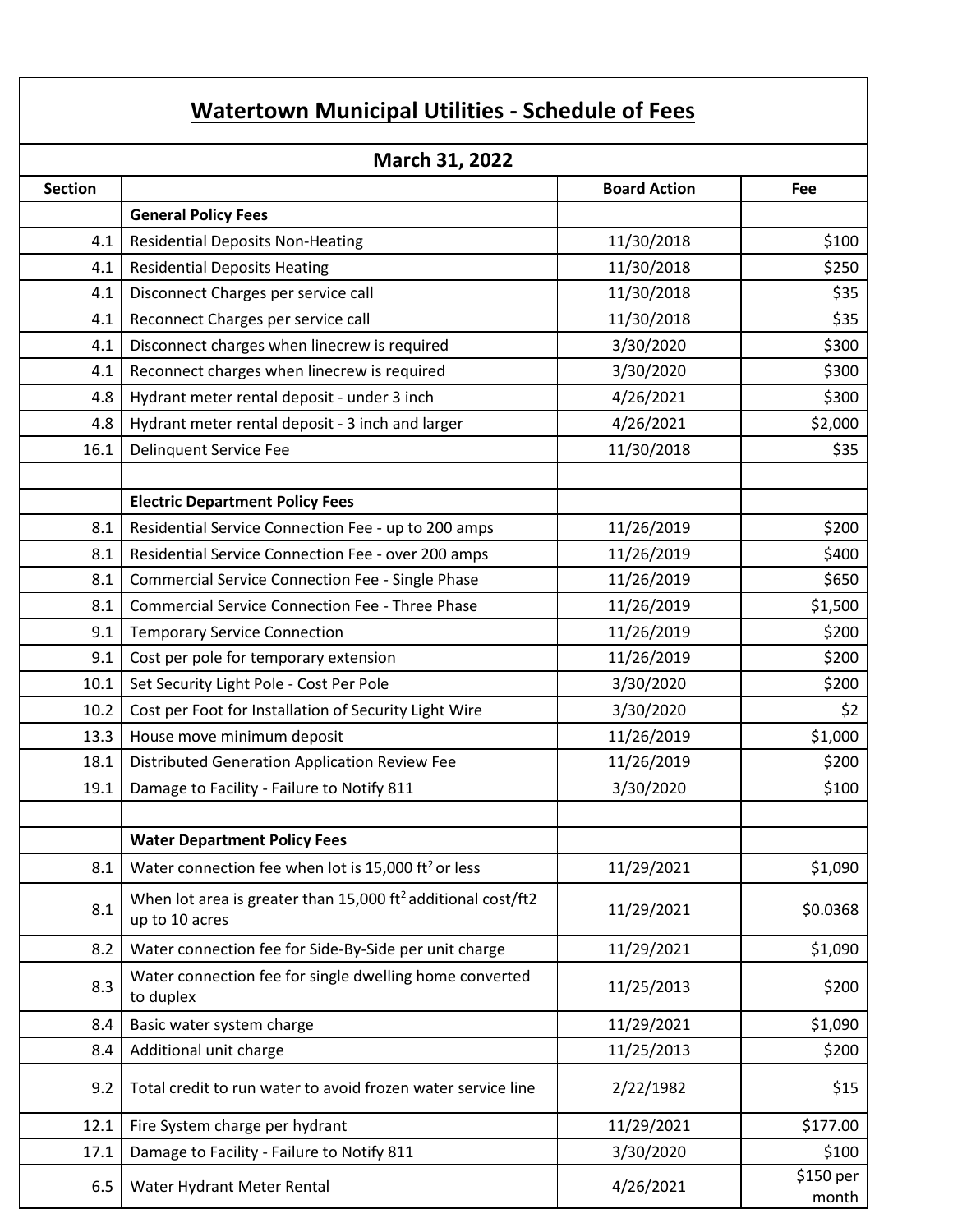|      | <b>Gas Department Policy Fees</b>                                                   |           |        |
|------|-------------------------------------------------------------------------------------|-----------|--------|
| 8.6  | Transportation Service Surcharge for volumes supplied by<br>the Department cost/CCF | 7/26/2010 | \$0.20 |
| 9.1  | <b>Gas Service Connection Fee</b>                                                   | 3/30/2020 | \$150  |
| 9.7  | Fuel Run - 3/4" plastic up to 150 feet                                              | 3/31/2022 | \$500  |
| 9.7  | Fuel run - 1" steel up to 21 feet                                                   | 3/30/2020 | \$200  |
| 12.1 | Damage to Facility - Failure to notify 811                                          | 3/30/2020 | \$100  |
| 12.1 | Damage to Facility - Failure to notify 911 of gas leak                              | 3/30/2020 | \$250  |
|      |                                                                                     |           |        |
|      |                                                                                     |           |        |